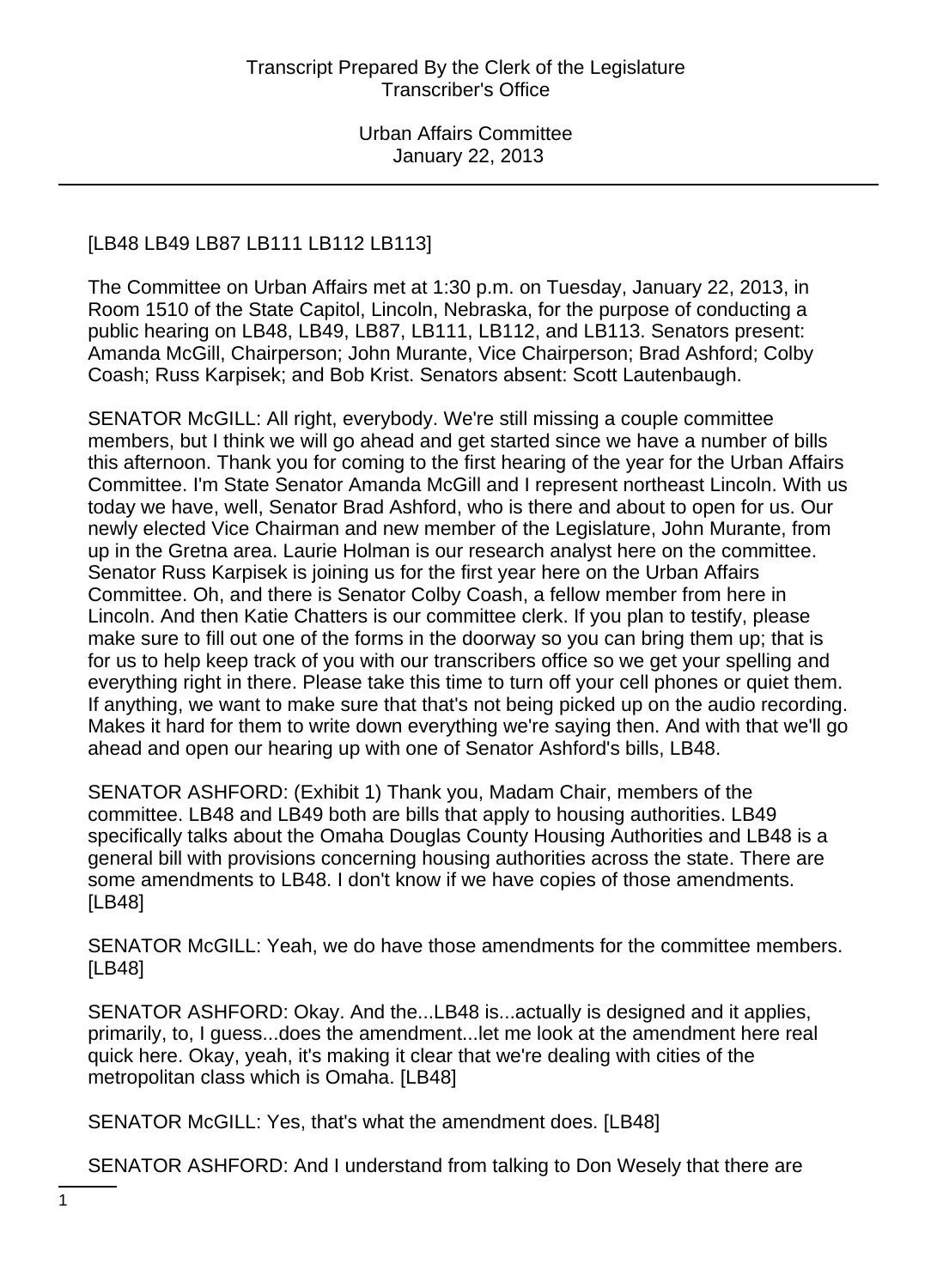Urban Affairs Committee January 22, 2013

representatives here from Grand Island and Lincoln. But these amendments, which I accept, are amendments that make certain that this bill applies only to cities of the metropolitan class, which would be Omaha. In the years I worked in the housing authority, both as a board member and as executive director, what I became very much aware of is the challenges that any housing authority across the state, but certainly a housing authority in a large metropolitan area has, the...HUD over the years, and I know Cliff Scott is here from OHA and he can...and George Achola, both from OHA, can talk to you about those challenges. But providing affordable housing to low-income Nebraskans is challenging for many reasons. One is, one of the most compelling reasons that was for me was how the rules change on a relatively frequent basis, sometimes even weekly. So to be aware of and conversant in the rules and regulations that HUD provides to these housing authorities is extremely important. Housing authorities are primarily federally funded, but in the past few years, I know at OHA when we were required under a court order to build and provide for 300 units of replacement housing for the old projects that had been torn down, the necessity of going to the private sector with low-income housing tax credits to help provide financing to develop these units was...is a very, very technical kind of financing and to have experts in that field with certificates, with competency in the various fields like real estate development, or some of the requirements we put in the amendment: accounting, banking, finance, real estate, brokerage, law or business management, are very, very critical. My colleagues, when I served at OHA on the board and as executive director, were fabulous citizens and did a great job for us. But I think that the housing authority in Omaha, and most likely across the state, would be very well served by having these kinds of expertise, people with these expert...individuals with this kind of expertise on the board. The other issue...and the certifications that we provided for, and there are a number of organizations in the country that provide these certifications to board members. Paragraph 3 provides, in the amendment, "no elected official shall be a member of a housing authority in a city of the metropolitan class or a county which contains a city of the metropolitan class". There's certainly nothing wrong with the commitment of elected officials on a housing authority board, but it is difficult at best to have an elected official on the board because of the many, many conflicts arising, especially if you have somebody who is a city council member. You are...you're not...you're representing a particular group of people on the city council and then you're representing a similar group of people on the housing authority board. It is very stressful for that member, I think, of the board to sometimes to be able to just divorce yourself from the city council role and try to decide the housing authority role. It's just too much to ask, I think, of anybody who has been elected in a city the size of Omaha to also serve on the housing authority board. So we're asking that we take care of that issue. I believe, and Cliff Scott from OHA or George Achola can talk about this, but I believe HUD is now recommending to OHA, and all other housing authorities across the country, that elected officials, certainly city council members, not be...not sit on the boards. I think these reforms for Omaha OHA and Douglas County will be very positive; will be...help those housing authorities keep up with the various changes in the rules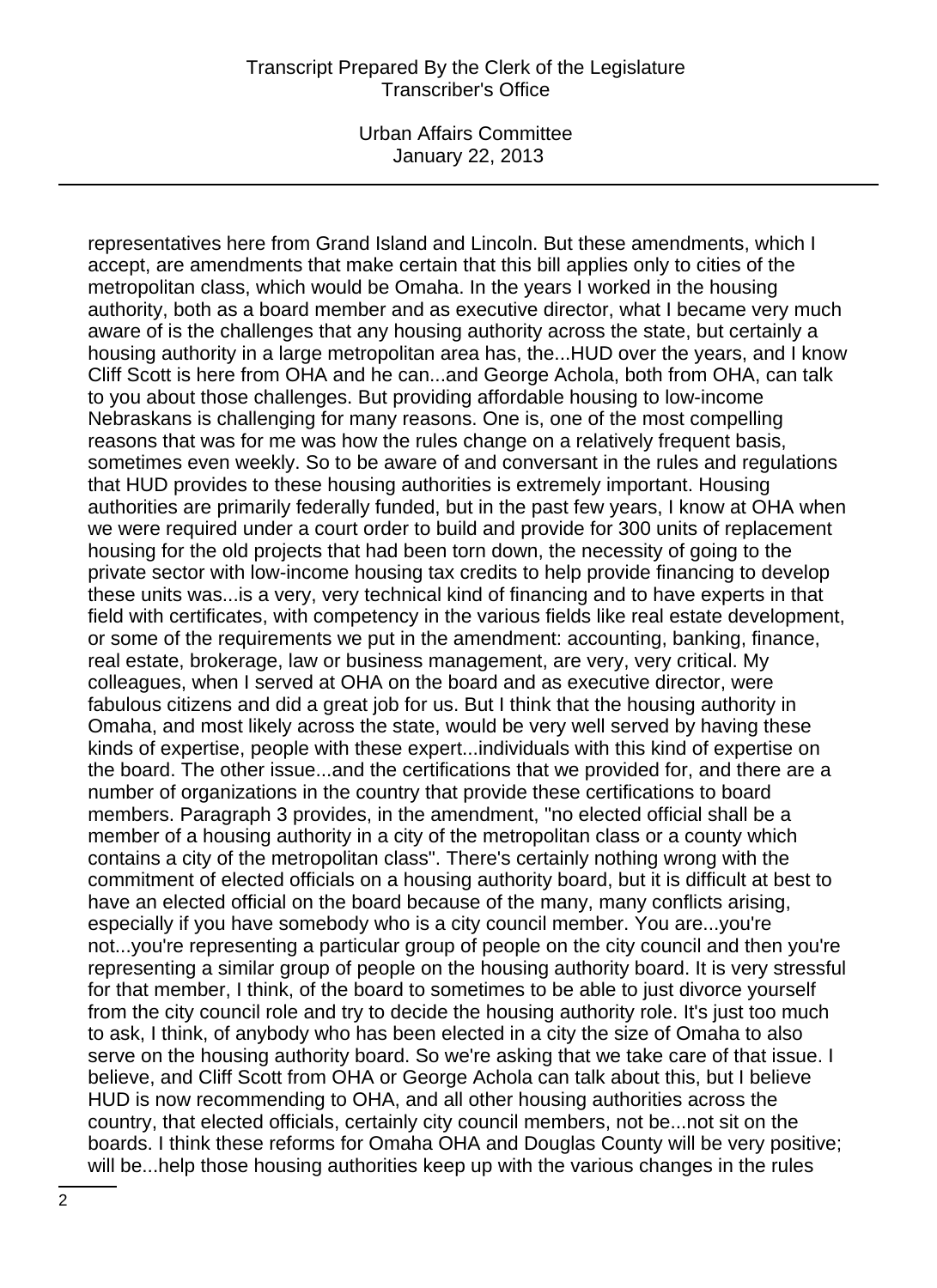and regulations that HUD puts forward and will help develop more affordable housing which is the goal. I would just conclude by saying that I've worked with both housing authorities, obviously at OHA, but Douglas County Housing Authority which does a magnificent job in providing affordable housing and vouchers in Douglas County and parts of Omaha. So this is not a condemnation of them in the least bit. But it is really, I think, an opportunity to provide some little more professional guidance on the board. [LB48]

SENATOR McGILL: Thank you, Senator Ashford. [LB48]

SENATOR ASHFORD: Thank you. [LB48]

SENATOR McGILL: Sounds like there's been a lot of work put into this. So are there any questions for Senator Ashford? All right, thank you. [LB48]

SENATOR ASHFORD: Thank you, Madam Chair. [LB48]

SENATOR McGILL: First proponent. Welcome. Say and spell your name. [LB48]

CLIFFORD SCOTT: Good afternoon. My name is Clifford Scott, C-l-i-f-f-o-r-d S-c-o-t-t. I am the chief executive officer for the Omaha Housing Authority. Just briefly, very briefly, my background, this is my fourth housing authority. I've worked at the New York State Housing Authority. I've ran the housing authority in Youngstown, Ohio, as well as Kansas City, Missouri's, housing authority. So I probably have as much experience, other than Senator Ashford, in housing authority operations; having an understanding of housing authority governance; and the various HUD...my read of HUD rules, regulations and programs. Omaha Housing Authority is the largest housing authority in the state of Nebraska. We have roughly 4,400 Section 8 housing choice voucher units. We have 2,800 public housing units. We're the largest landlord in the state of Nebraska. As many of you know, probably, as well as I do, we've had some challenges within the organization. In the fiscal year-end 2009 and 2010, the Omaha Housing Authority was deemed a troubled housing authority by HUD. To date currently, as of December 2012, we were taken off that troubled housing authority designation which allows us to better manage and have less oversight over our organization. To be frank with the committee, we still have a long way to go. But with the help of our board of commissioners, our current board of commissioners, with the help of the Omaha City Council, social service organizations, and community groups, we think we're on the right path. As it pertains to LB48 there are many items in the bill that are very favorable, will help strengthen the governance structure for all housing authorities, irrespective of if it's in this county or in any state. Better governances creates a better operation and it creates more integrity and transparency within any government entity. I think that as this committee or as this bill moves forward, a favorable review of the bill and the contents of the bill should move forward. And I think that any time bills that strengthen the integrity and transparency of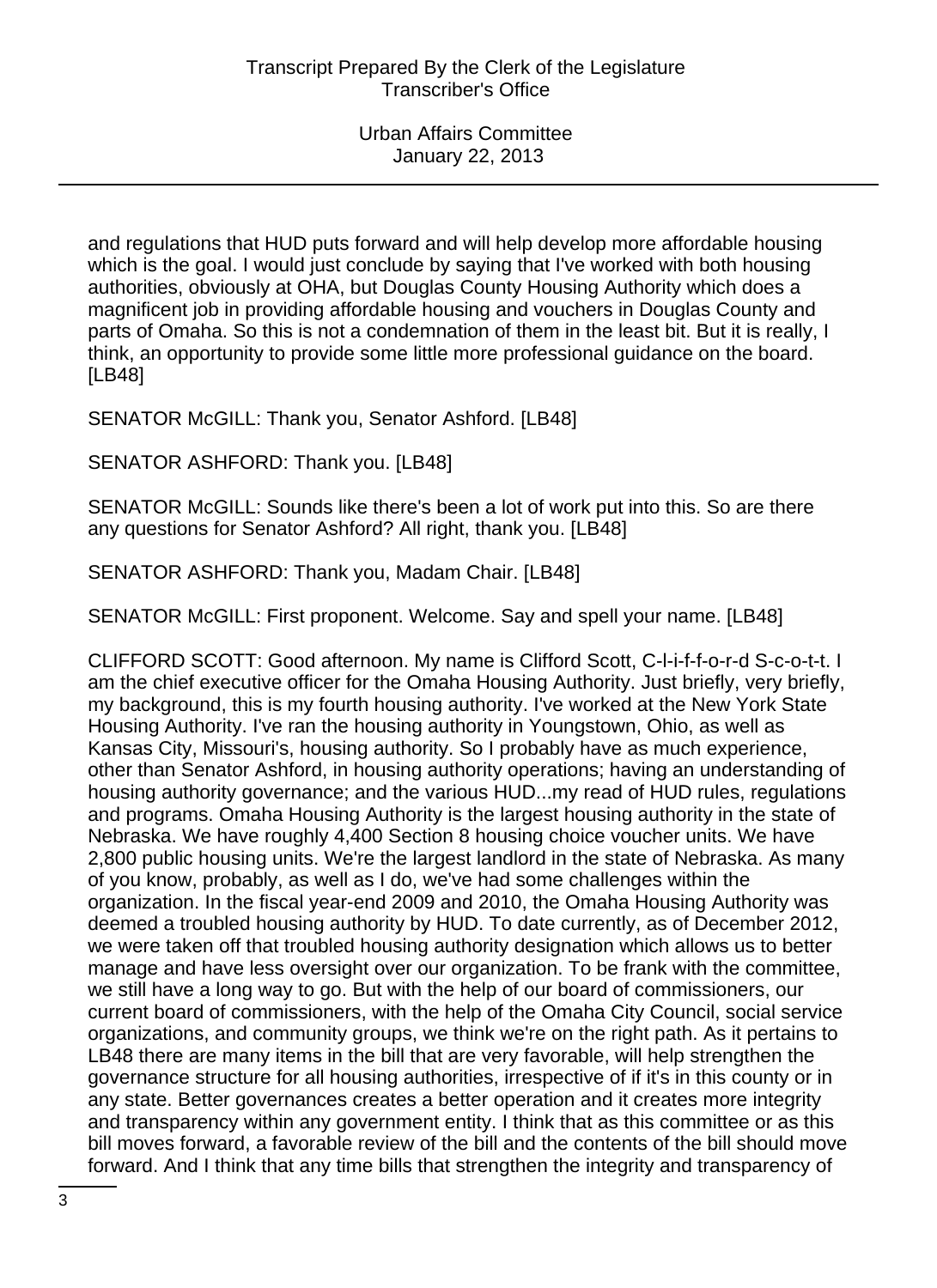an entity as large and as important as the housing authority is a good thing. So I stand in support of this bill. [LB48]

SENATOR McGILL: Thank you, Clifford, for being here. How does the board feel about this particular bill? [LB48]

CLIFFORD SCOTT: I haven't gauged the support or opposition on our current board. I think it's obvious that, you know, better training with commissioners, diversity within an organization is always a good thing. You know, any time when there is a reduction in board members, there's always going to be some heartache, if you will, or some angst about that. But, you know, Omaha has...the Omaha Housing Authority has such a vital role in this community with poverty rates and issues that we face in large central cities. More information, better oversight, a better understanding of what we do is something that is always needed and should continue to be strengthened. [LB48]

SENATOR McGILL: I forgot to recognize Senator Krist came in from the Omaha area. [LB48]

CLIFFORD SCOTT: Good afternoon. [LB48]

SENATOR McGILL: Are there other questions from the committee? Senator Krist. [LB48]

SENATOR KRIST: Thanks. Tell me specifically what you think this...what positive events are going to be brought about by this change in governance? And you have a plethora of experience, and having been to Youngstown and watching some of the things that happened there, you've had a diverse experience as well. [LB48]

CLIFFORD SCOTT: Very much. [LB48]

SENATOR KRIST: What is this going to do for your board? [LB48]

CLIFFORD SCOTT: I think at the end of the day it provides a certification to board members. Sometimes when you get on public boards you serve as a volunteer. And as Senator Ashford testified, HUD rules and regulations governing our entity are like no other in the country. We have just regulations that are cumbersome, that are...kind of overlap, and, you know, a layperson may not have that understanding or the commitment, the time commitment, to make informed decisions. So when you get in a situation where someone has to have that certification from a nationally recognized organization, it's always important for them to be armed with information. And that could be from a procurement standpoint, procurement and contracting; it could be from a standpoint of eligibility; obviously, financial management. So, at the very least, this bill provides that any member of a board of commissioners has that and has to get that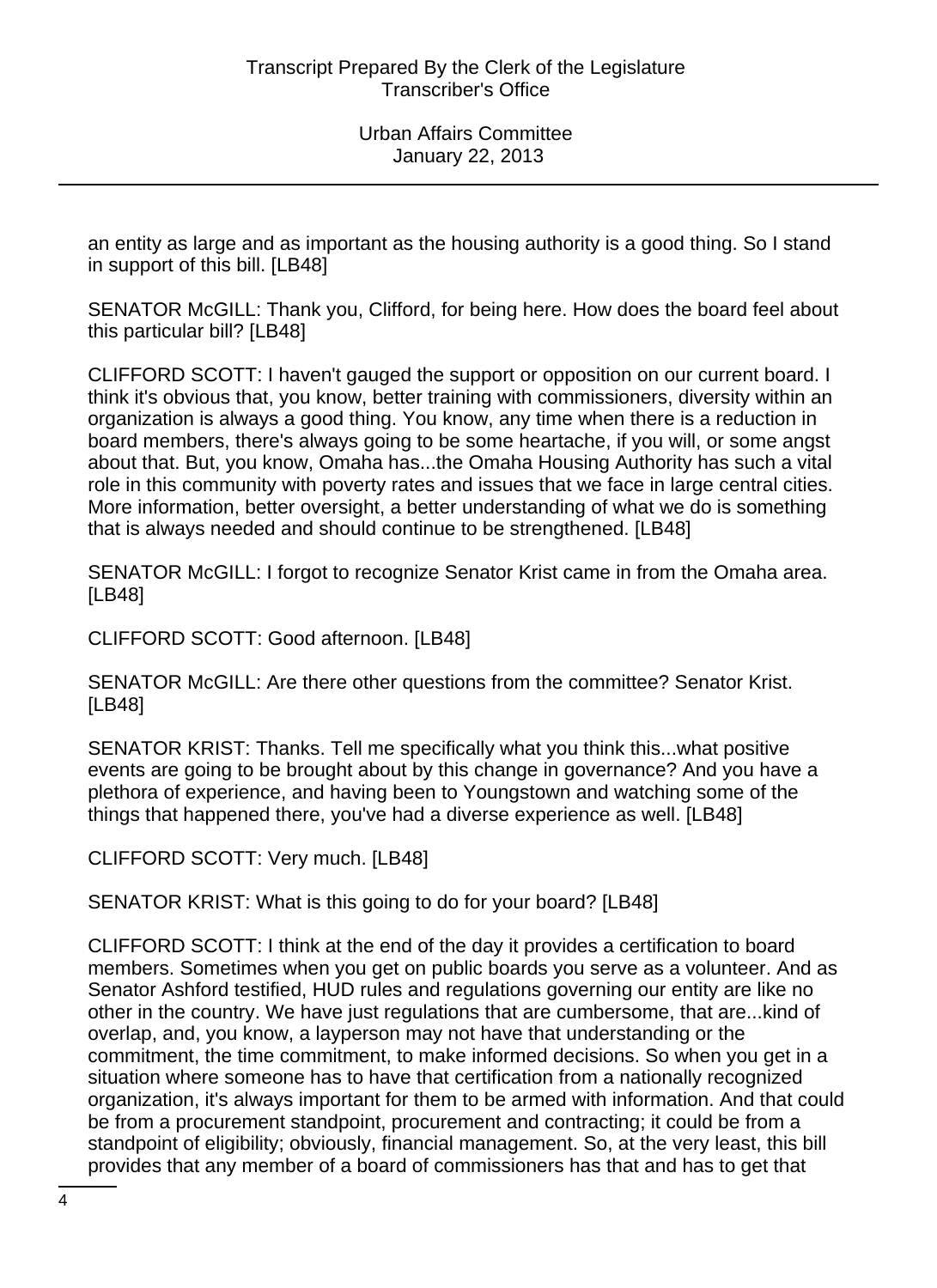within a year. You know, some of the other contents of the bill, if it's five or seven board members, you know, how many commissioners on a board is, for me personally, is important. But, you know, I think the biggest component of this bill is having a wide diversity of folks from different fields and really making them...mandating that...and I know that's not a good word in any governmental entity, mandate, but requiring them to be certified nationally is extremely important. [LB48]

SENATOR KRIST: And then finally just one other quick question. Do you see this as a hindrance for getting good people because they have to actually do some work to sit on the board? [LB48]

CLIFFORD SCOTT: No, I don't. I think...as the bill talks about having certain disciplines on the board, no, I don't. We run a business, quite frankly, and I run...I try to run our operation like a private-sector business. So this bill allows for various disciplines within the board. So I don't necessarily think at all that there would be problems with folks wanting to serve. We touch so many different people. We give \$3 million a month to landlords in west Omaha. You know, we provide coats for kids; we're almost up to 800 coats for folks throughout the city. You know, our units go as far as 153rd Street out west to downtown. We have a presence in south Omaha with the YMCA. And, obviously, we have a reach and scope in north Omaha. So, you know, we have the largest senior...we serve the largest amount of seniors in Omaha. So everybody...or this bill...the contents of this bill allows for various disciplines, and I think anyone who is willing to serve would, hopefully, benefit from having training and...ongoing training, very important. [LB48]

SENATOR KRIST: Thank you for your service. Thanks for your good work. Thank you, Chair. [LB48]

CLIFFORD SCOTT: Thank you. [LB48]

SENATOR McGILL: Yeah. Thank you. Other questions? I'm not seeing any. Thank you very much, Clifford. [LB48]

CLIFFORD SCOTT: All right. [LB48]

SENATOR McGILL: Next proponent. Are there any other folks here to testify in favor? Hello and welcome. [LB48]

PHILIP WAYNE: Hello. I didn't ache like this while I was exercising; it's only the day after. [LB48]

SENATOR McGILL: (Laugh) Been there. [LB48]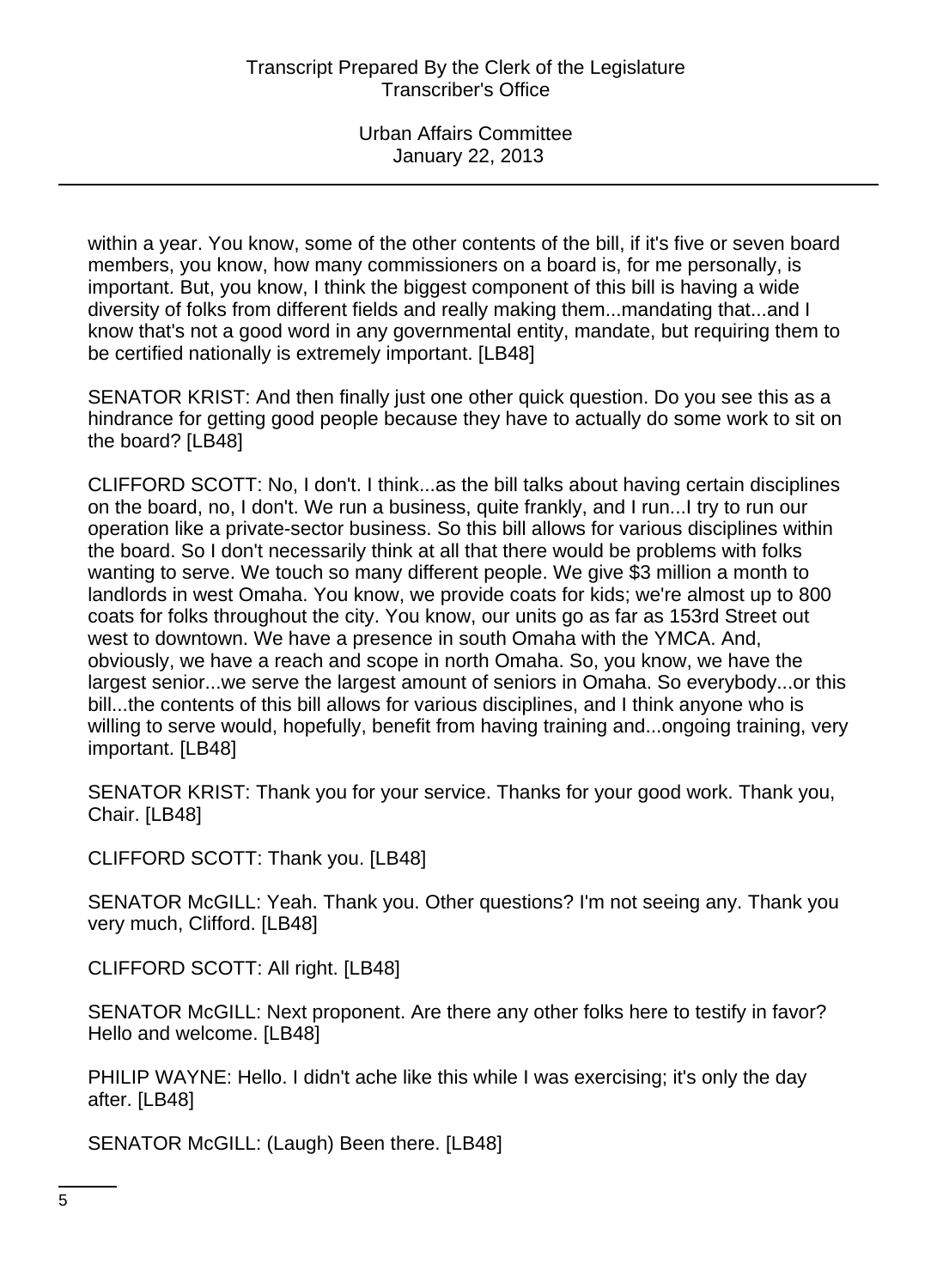Urban Affairs Committee January 22, 2013

PHILIP WAYNE: My name is Philip, with one "l", Wayne, W-a-y-n-e; and by profession I am a property manager. But I also come to you as the past chairman of the board of commissioners for the Omaha Housing Authority, as well as the current chairman of the board of commissioners for the Douglas County Housing Authority. And very much in favor and proponent of the bill, and I appreciate Senator Ashford's good work in putting this together because it is much needed. I have just a few comments, one of which is for your consideration is that in the list of expertise it combines...let me turn to the page so you can see it, page 5, it talks about...it combines the various disciplines that make the board. And I would like for your consideration to think about, number one, real estate development or management. While we're in the same field, one builds the apartments and the other one manages it, there is a vast difference in the level of expertise between the two. And I found that being on both boards that to anyone's recollection or history I was the first property manager to ever be on one of those boards. And that expertise, particularly, aligns itself with the day-to-day operations and the machination that a HUD-sponsored authority would go through. So I would plead with you to possibly separate those two and put management at the top. (Laugh) So...and with that, I have no other further comments other than the fact that this bill is very much needed and very much desired and we appreciate, again, the efforts that you're going through to pass it. [LB48]

SENATOR McGILL: Well, thanks, Philip. Any questions? Nope, I don't see any. Thank you very much. [LB48]

PHILIP WAYNE: Okay, thank you. [LB48]

SENATOR McGILL: And Katie has asked me to remind folks to fill out a green sheets, by the way, so just useful for us. Anyone else here in favor of this bill? Anyone here opposed? Neutral? All right, Senator Ashford. [LB48]

SENATOR ASHFORD: Thank you. I just want to make a couple quick comments. It's good to see Phil Wayne again. He did a terrific job at OHA during a time of great transition when the housing authority was required to add 300 units, very difficult to do into a housing authority. And Phil's expertise was critical and I'm sure, as well, at the Douglas County Housing Authority, really a true citizen board member who put...as did his colleagues, a tremendous amount of time in doing a task which, at least when I left in '06, seemed very, very challenging. And secondarily, Cliff Scott, his comments are right on. We're extremely fortunate to have him in Nebraska, in Omaha. As I said, it's a very, very difficult job to do. And I just would say, you know, Phil mentioned this and also Cliff, that I can recall in the challenges of dealing with the population in Omaha, 50 percent of our young people are born into poverty...of our live births are born into poverty every year and those people need to be housed. And, you know, 40 percent of our babies are born to moms who are unwed and who are single. And many of those societal issues fall upon the housing authority. And I know Cliff has had this experience,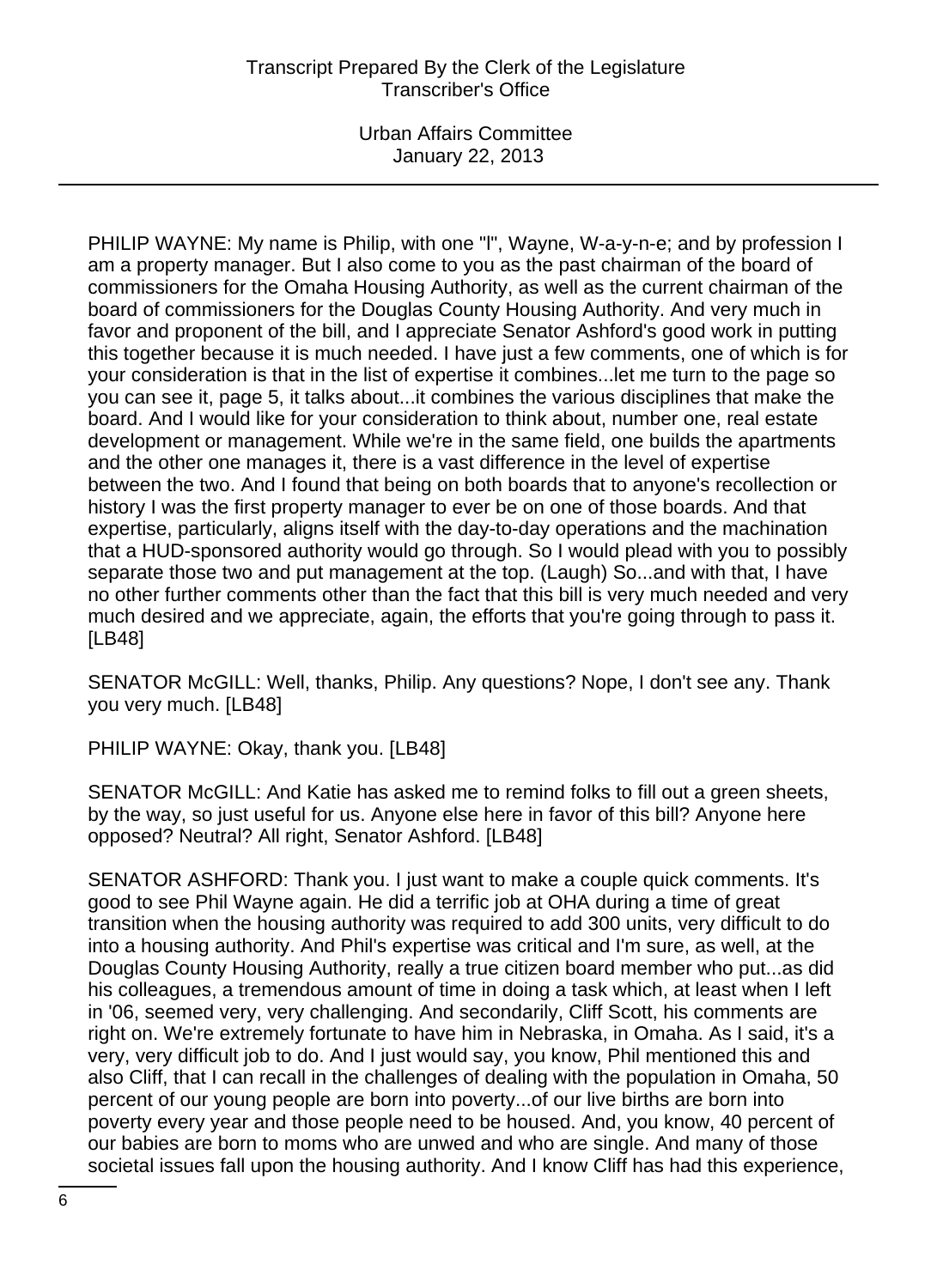and Phil as well, I can recall going to...there was a wonderful story in the World-Herald about the "Impact One" Director and going to the...all the shootings and trying to stop retaliatory shootings, Jannette Davis (sic - Taylor), and I second that, because I know Cliff has been in this boat, and Phil, any of us who have been in public housing going to scenes of violence and, you know, I recall a case where a young girl was shot in her bed, sleeping in her bed on 29th and Burdette, and those other children in that public housing unit, the four or five other children that as I believe that's the number, are traumatized for life. And it's the housing authority director, the staff, the board members who have to deal with these kinds of things, and I'm just incredibly impressed by the work that's being done at OHA and at Douglas County Housing Authority, so thank you. [LB48]

SENATOR McGILL: Thank you, Senator Ashford. And with that, we'll end the hearing on LB48 and you can go ahead and open on LB49. [LB48]

SENATOR ASHFORD: Thanks. Thanks, Madam Chair, members of the committee. LB49 is a bill that asks the housing authorities from Douglas County and the city of Omaha to see if they can work out an agreement to merge into one regional housing authority effective January 1, 2014. The Douglas County Housing Authority has an excellent track record and Cliff Scott...the OHA under Cliff Scott's management has, as he suggested, no longer is OHA in troubled status. I believe his budget is in the \$60-million range, but he is...and they are well-positioned cashwise which was not the situation when he took over. It's a stronger housing authority. Douglas County Housing Authority is clearly a strong housing authority. And I know when I was at OHA we tried on several occasions to see if we could find a way to merge the two housing authorities. The Douglas County Housing Authority is a creature of the Legislature. I believe it was in the early '80s that the Douglas County Housing Authority was formed. At this point in time the rules and regulations from HUD are identical; the missions are identical. They, obviously, have taken different tax a little bit, the housing authority of Douglas County has a different...somewhat of a...strategies are slightly different, but they both serve very much the same population. And as the city and the county really merge into one, I think there are an awful lot of good reasons to...and I believe in talking to Joan Bertolini at Douglas County, and certainly Cliff at Omaha Housing Authority, that they both have an interest in working to see if they can come up with a unified regional housing authority. So with that, I would urge the members to...for their support on LB49. [LB49]

SENATOR McGILL: All right, thanks. Are there any questions from the committee? No? First proponent of this bill, is there anyone here in favor? Oh, Cliff, is coming back up? [LB49]

CLIFFORD SCOTT: Very briefly. [LB49]

SENATOR McGILL: All right. We like brief. [LB49]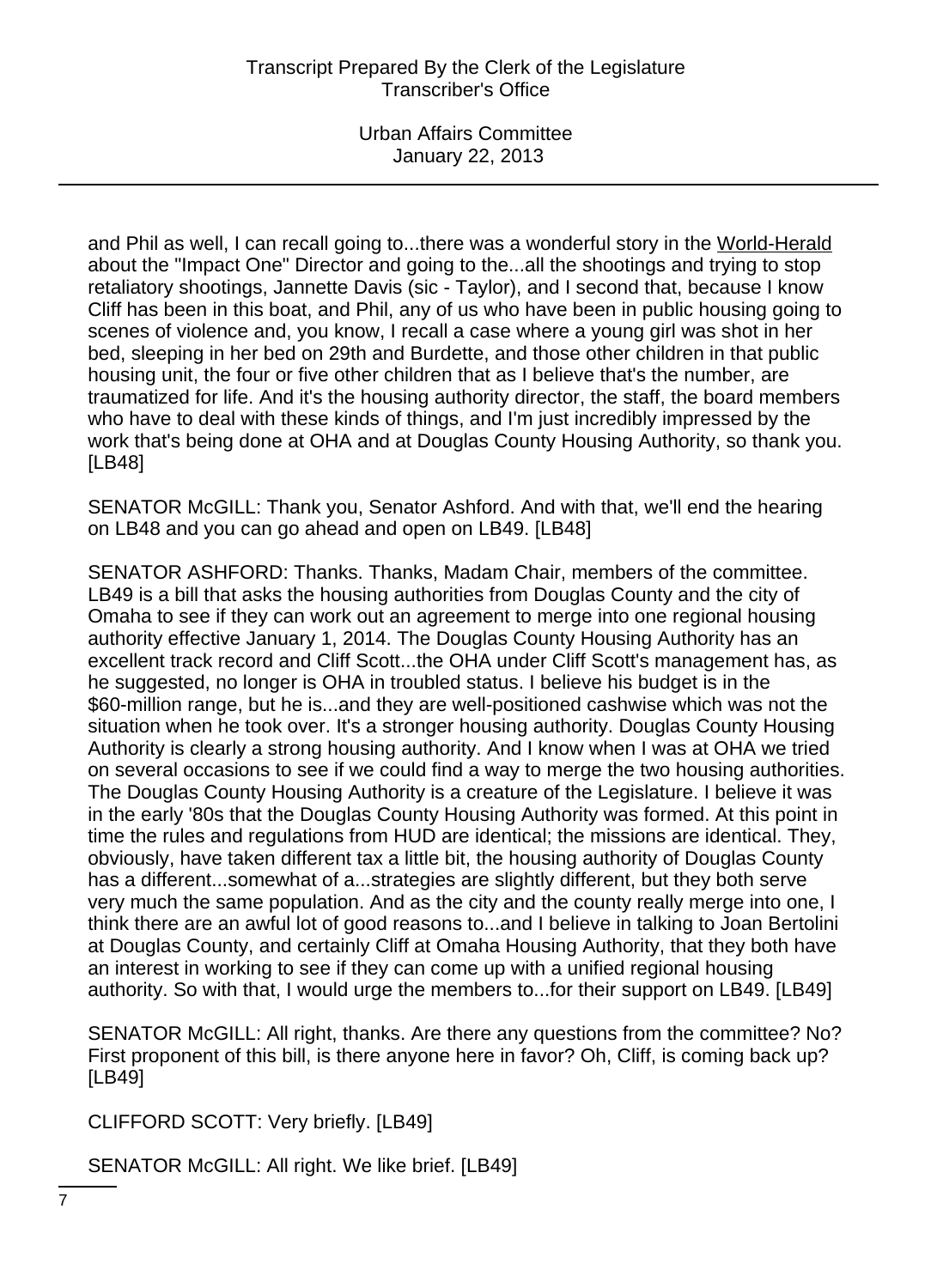CLIFFORD SCOTT: Yeah. Do I have to state my name again? [LB49]

SENATOR McGILL: Yes. Yes, say your name and spell it again, please. [LB49]

CLIFFORD SCOTT: Clifford Scott, C-l-i-f-f-o-r-d S-c-o-t-t, chief executive officer Omaha Housing Authority. As the Senator spoke, it's important to note that the housing authority has roughly a \$60-million budget, as Senator Ashford talked about. Any time a merger of this nature is proposed, it's very important that we all look at all aspects of a merger, economies of scale, how it impacts constituencies and people. So I think that it's important for this particular bill to make sure that from the housing authority's perspective that OHA does take the lead in any kind of merger, discussion, and plan. The housing authority would have liked to have seen some more comprehensive language in the bill in relation to who is the lead agency. Prior to that, we would look to move forward and something of this nature. But regionalism in many communities is taking much more hard...much harder looks at, and in the event this bill moves out of this committee, we would certainly hope and advocate that the housing authority be the lead entity in any kind of merger discussion. [LB49]

SENATOR McGILL: All right, thanks, Cliff. Questions? I don't see any. Thank you very much. Anyone else here in favor? [LB49]

SENATOR KRIST: (Inaudible) stop now. [LB49]

SENATOR McGILL: (Laugh) Familiar faces. [LB49]

PHILIP WAYNE: Thank you. Again, my name is Philip, with one "l", Wayne, W-a-y-n-e, and I am currently the chairman of the board of commissioners for the Douglas County Housing Authority. And I forgot to mention in the previous bill, but as with this one, too, our board unanimously is very much in favor of both of these bills. Bringing these two agencies together is going to be touchy, because immediately there will be territorialism. And there are, I think, ways to handle that without getting into that kind of battle. And it would be our thinking that both boards would go their way and a new agency would be brought to fore and established on neutral ground with a new board, new director...not new director...well actually it would be new directors that would be voted by this new board so it would be a fresh and clean beginning. Because without that, I'm afraid that we're going to quickly dissolve into unnecessary conflict in putting the program together. So I would ask that there be no lead, that there be a new beginning, and perhaps language could be formulated that would address how this would be put together because it's not in the bill now and I think needs to be structured in a way that we're told what to do. And it would be my voice that we would have a new beginning with a new board and the existing boards would work together to accomplish what the direction of the new board should be. There would be new elections, new nominations, new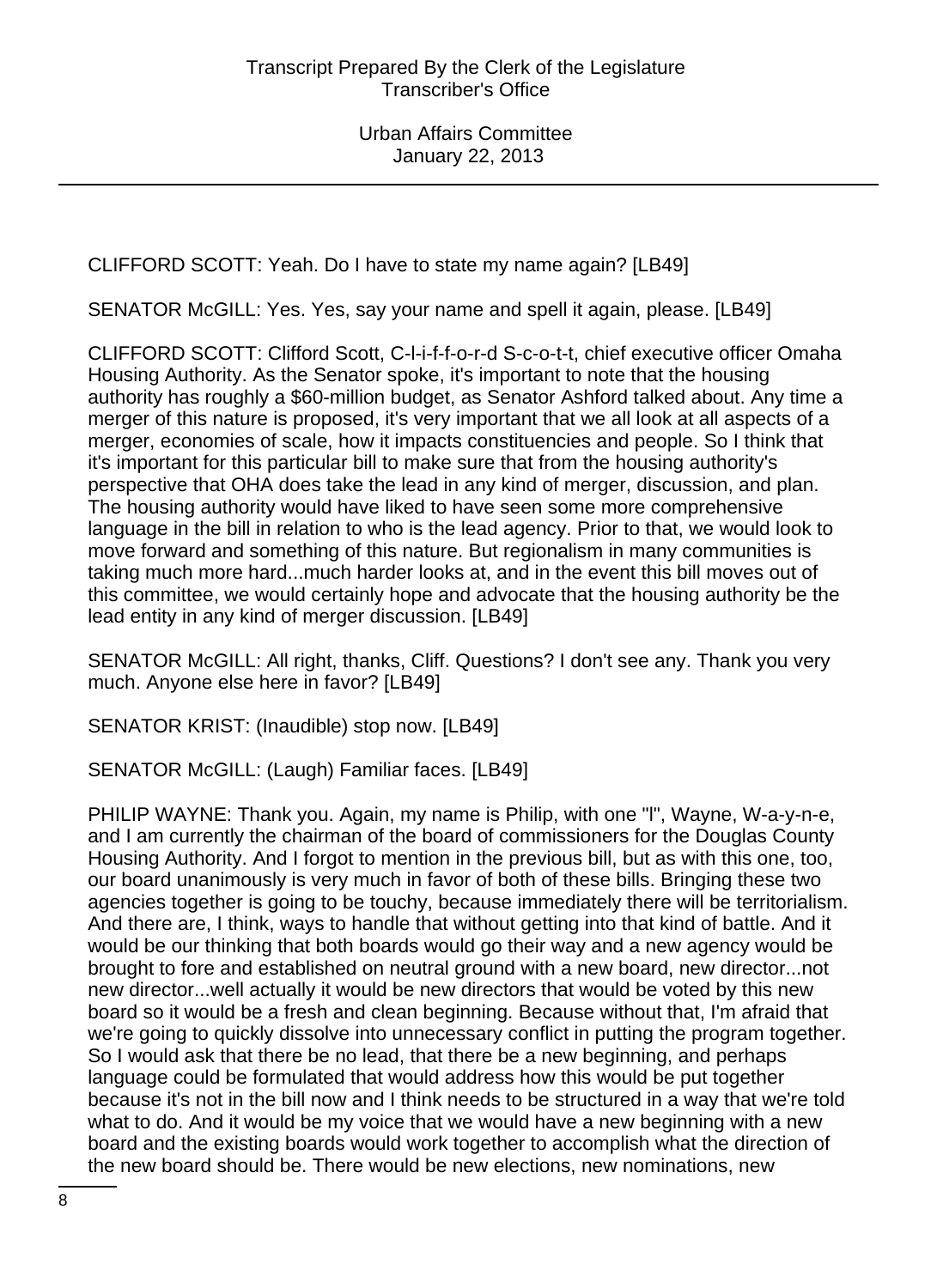everything; because that way we would start off fresh and we don't worry about bringing any baggage along with us. Not an easy task, Senator, but I think needs to be language in that regard for us to be, ultimately, successful. [LB49]

SENATOR McGILL: All right, thank you, Philip. Any questions? Senator Krist. [LB49]

SENATOR KRIST: Hi. Do you have a CEO associated with the Douglas County? [LB49]

PHILIP WAYNE: Yes, we do. [LB49]

SENATOR KRIST: Okay. Obviously you did a talent search and you brought that person in, you have all confidence in his or her ability...his or her... [LB49]

PHILIP WAYNE: Her. [LB49]

SENATOR KRIST: ...her ability? [LB49]

PHILIP WAYNE: Yes. [LB49]

SENATOR KRIST: What is the budget for Douglas County? [LB49]

PHILIP WAYNE: I want to say \$38 million, but I'm not positive, I'm...I just don't...I don't have that number, that's what I think it is, but I'm not sure. [LB49]

SENATOR KRIST: Okay. It's not very often that local political subdivisions come to us and tell us that they want us to tell them what to do. (Laughter) So you can understand how confused I am. But I'll make this comment, I really honestly believe that if we told you that we would like to have a new organization made up of the best talent that currently exists, that's about as far as this senator wants to go, because I think you've got all the talent in the world and all the...the communication skill is going. I was just reminded by Senator Ashford that this conversation wasn't even possible several years ago. So I would have to be convinced, I guess, that you want to be told and when the bill...and I understand your comments, I'm very respectful of those comments, because you've been there, done that, worn that T-shirt, but for me I certainly would be much more comfortable if Douglas County and the Omaha (Housing) Authority came together and said this is what we want to do, here is our plan. Of course, then we can always come back next year, if you haven't worked it out, and tell you what to do, but, you know, feel free to comment on that. [LB49]

PHILIP WAYNE: No, and I appreciate where you're coming from, I do; I possibly offered an impossible task. But if there can be some structure... [LB49]

SENATOR KRIST: Sure. [LB49]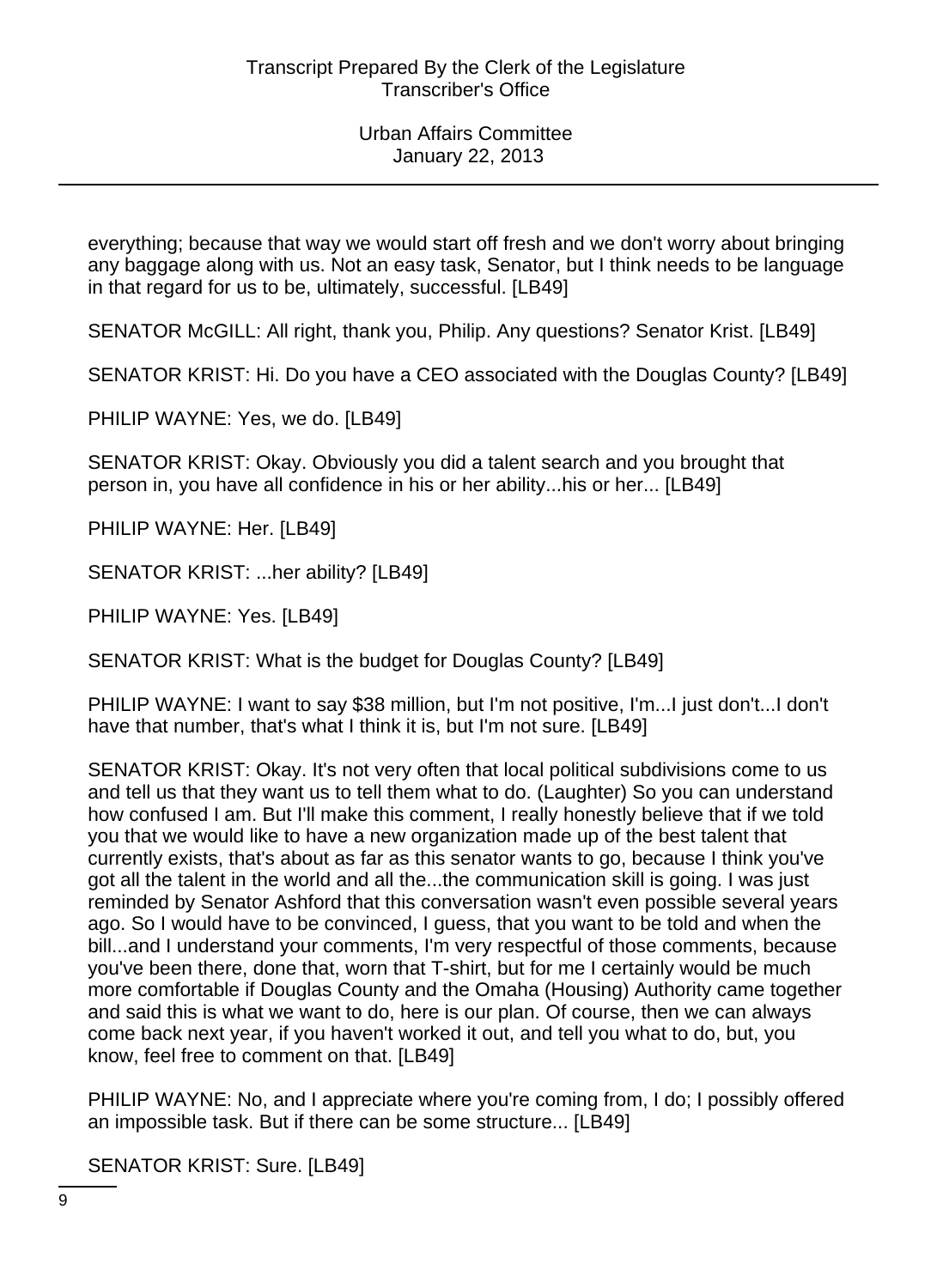Urban Affairs Committee January 22, 2013

PHILIP WAYNE: ...that would be helpful because we as a board and our executive director realized that what we are attempting to do is much greater than each individual organization. The important thing is that we have a combined constituency that covers the entire metropolitan area. They need to be served and we are not convinced that it's being served best by having these fractional organizations working. Number two, there's a sea change that occurred in HUD, and as a consequence housing authorities and how they operate, we are seeing changes that we never envisioned that would have occurred, and we're seeing constraints on our finances. Just a snapshot, you know, we are supposed to have at the end of the year made zero money, we're nonprofit. And we submit a HUD...a budget to HUD and say this is what we need to operate. Then through the magic of their computers and so on, they redefine the budget and bring it back to us and say, no, this is what you really need to break even. Oh, and incidentally, we're only going to give you 80 percent of what you asked for. So we walk into this knowing that we're at a deficit. I know OHA and we have well have closed our offices a day a week; we have put people part-time; we have let people go. We are not doing the kinds of management that we need for the long-term survival of the physical plant, much less to the benefit of our tenancy. This is not going to change. So we've got to come together for the economy of scale that this will afford and have the brightest and best be able to manage this organization so that we can withstand the rigors of what's happening to us through HUD and...it's a vis-a-vis Washington. And so there's no question that this has got to happen. We want it to happen in the best way possible, and we're willing to give up chairmanships, boardships; our CEO has said, if I'm done, I'm done, if it's for the value...or the greater good which is so critically in front of us right now. [LB49]

SENATOR KRIST: Thanks for your service. [LB49]

PHILIP WAYNE: Yes. [LB49]

SENATOR KRIST: And thanks, Chair. [LB49]

SENATOR McGILL: That's great. Senator Ashford. [LB49]

SENATOR ASHFORD: Yeah. Philip, I...I honestly in my years of being involved in government, in all the years that I was in housing, I have never been so impressed by testimony in my life. Both you and Cliff are bringing to us the kind of collegiality and collaboration that we need to do in government throughout. And I'm just amaze...it's just amazing to me what you guys have accomplished, and Joan, and George, and everybody else. Affordable housing is tough. And I can't recall...we have 4,200 vouchers at OHA, Cliff, and how many are there at...about 1,200 at... [LB49]

PHILIP WAYNE: 1,700. [LB49]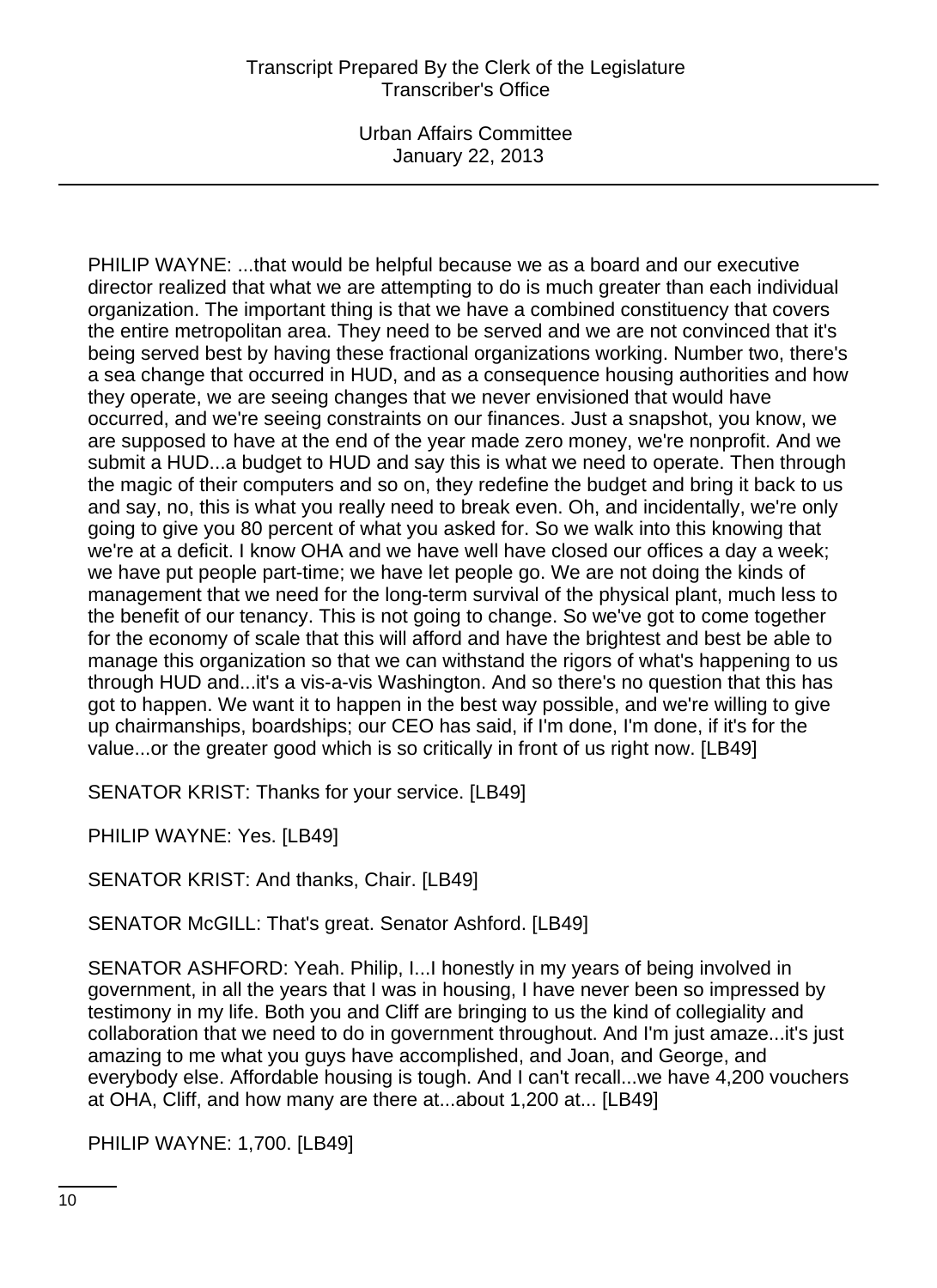SENATOR ASHFORD: Seventeen hundred, those are vouchers. Those people go throughout the community to find housing and to make sure that that housing is adequate, it's a challenge to both agencies. And then to develop other housing as a housing authority, you know, keep it new and fresh and enough units is something that...well, we certainly don't appreciate the work you do to the degree we should and this discussion about finding a way to come together is very, very...very, very refreshing. And I commend you with all my strength here, because I lived it and there was nothing more I can say that...this is a terribly difficult job here, (laugh) but the job at OHA was quite something. So thank you very much for what you do. [LB49]

PHILIP WAYNE: Thank you. [LB49]

SENATOR McGILL: Thank you very much, Philip. Don't see any more questions, so. Is there anyone else here in favor of LB49? Anyone here opposed? Anyone neutral? Senator Ashford, would you like to close? [LB49]

SENATOR ASHFORD: I'll waive except just to thank everybody for all their hard work. Thanks, Madam Chair. [LB49]

SENATOR McGILL: All right. Now we'll move into a string of bills that I'm introducing, so John will get his first...it's not only his first hearing day, but first day to get to chair, if you will, so.

SENATOR KRIST: He'll be buying beers at the end of the day (inaudible). (Laughter)

SENATOR MURANTE: Kind of like a hole-in-one I guess.

SENATOR KRIST: That's right. (Laughter)

SENATOR MURANTE: We'll start with LB87, Senator McGill to open. [LB87]

SENATOR McGILL: All right, thank you very much, colleagues. I'm, of course, Amanda McGill and I'm here introducing LB87. This bill would modify the term of office when a vacancy is filled on a city airport authority for cities of the primary, first, and second classes and for villages. Under our current law, a vacancy appointment is made by the mayor and confirmed by the city council until the next election. This bill changes that so that the vacancy appointment is made for the entire remainder of the unexpired term. This will make a vacancy appointment to the city airport authority for these municipalities consistent with the vacancy appointment to the city council, in cities of the first and second class, and to the city airport authority in a city of the metropolitan class. Under current law, these appointments are for the remainder of the term. So the issue is that some cities are having trouble filling these vacancies on the airport authority because the members don't want to be appointed and have to turn around and run for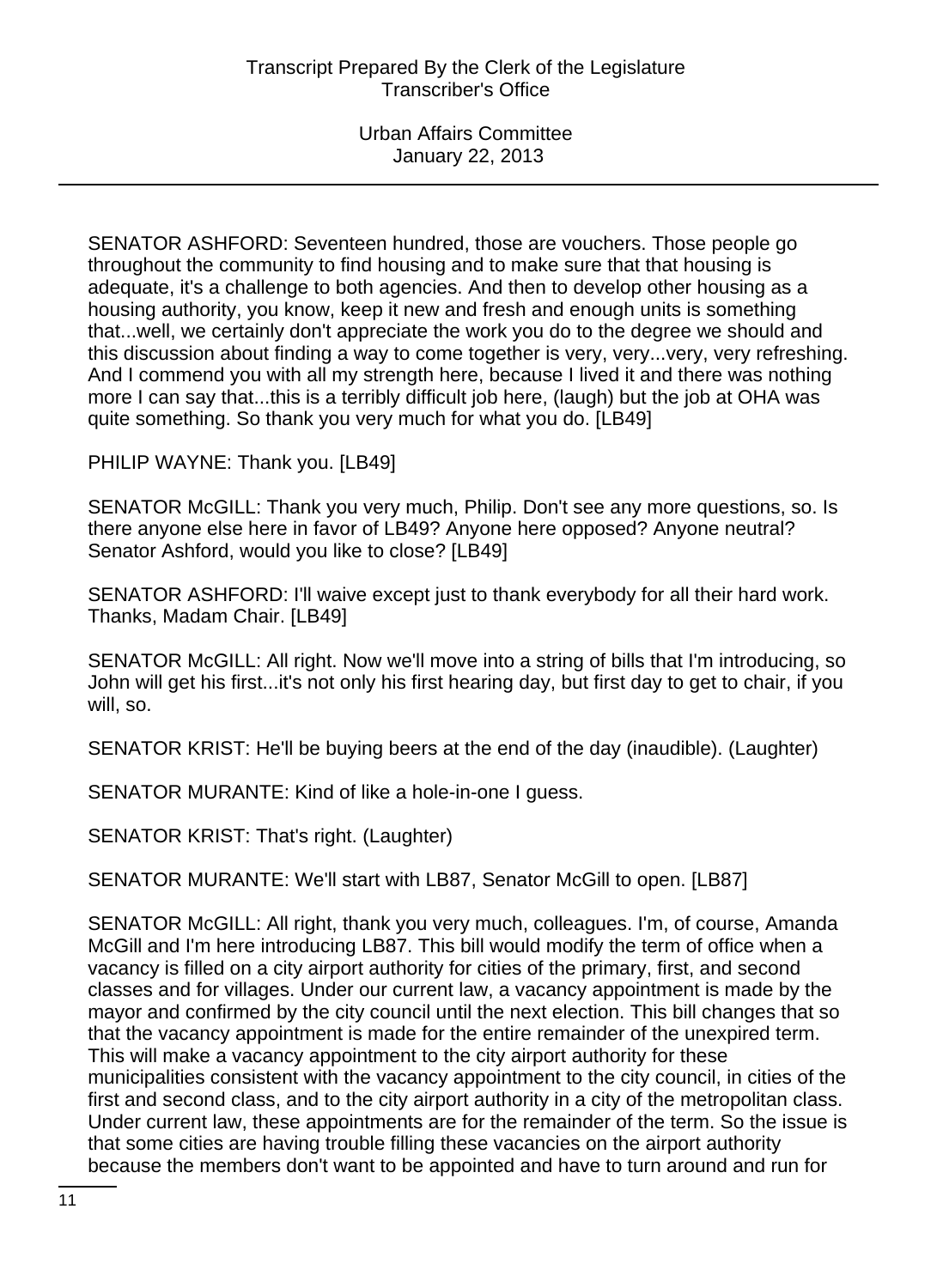office right away. So serving the remainder of the term will make the appointment more attractive and provide stability to the airport authorities in these areas. And this is a bill we've been working on with the League of Municipalities. [LB87]

SENATOR MURANTE: Okay, are there any questions for Senator McGill? Seeing none. [LB87]

SENATOR McGILL: All right. I'm just going to stay up here since it shouldn't take too long. [LB87]

SENATOR MURANTE: All right. [LB87]

LYNN REX: Thank you, Senator. [LB87]

SENATOR MURANTE: Proponents? Looks like Lynn. [LB87]

LYNN REX: Yes. Senator, members of the committee, my name is Lynn Rex, representing the League of Nebraska Municipalities, L-y-n-n R-e-x. And we do appreciate Senator McGill introducing this legislation for us. And there will be an individual here from Crete, Nebraska, who will explain the particular importance of this measure to them. If you turn to page 2 of the bill, you'll note that the operative language is on lines 21 to 24. And what it is simply doing is striking language to make it clearer that any vacancy on such board should be filled by appointment by the mayor with the approval of the city council to serve the unexpired term, as Senator McGill already noted. So this is an important measure, especially for cities who are trying to make sure that there are people that will serve in these key positions. And I'd be happy to answer any questions that you might have. [LB87]

SENATOR MURANTE: Are there any questions? Senator Krist. [LB87]

SENATOR KRIST: Thanks for coming, Lynn; and thanks, Chair. This does not relate to cities of the metropolitan class? [LB87]

LYNN REX: No. If you look on lines...page 2, line 15, it basically applies to everybody except a metropolitan-class city. [LB87]

SENATOR KRIST: Can I ask why? [LB87]

LYNN REX: Because they have their own set of statutes. [LB87]

SENATOR KRIST: Okay. So we're only talking about...how many airport authorities are we talking about across the state, do you know, have any idea? [LB87]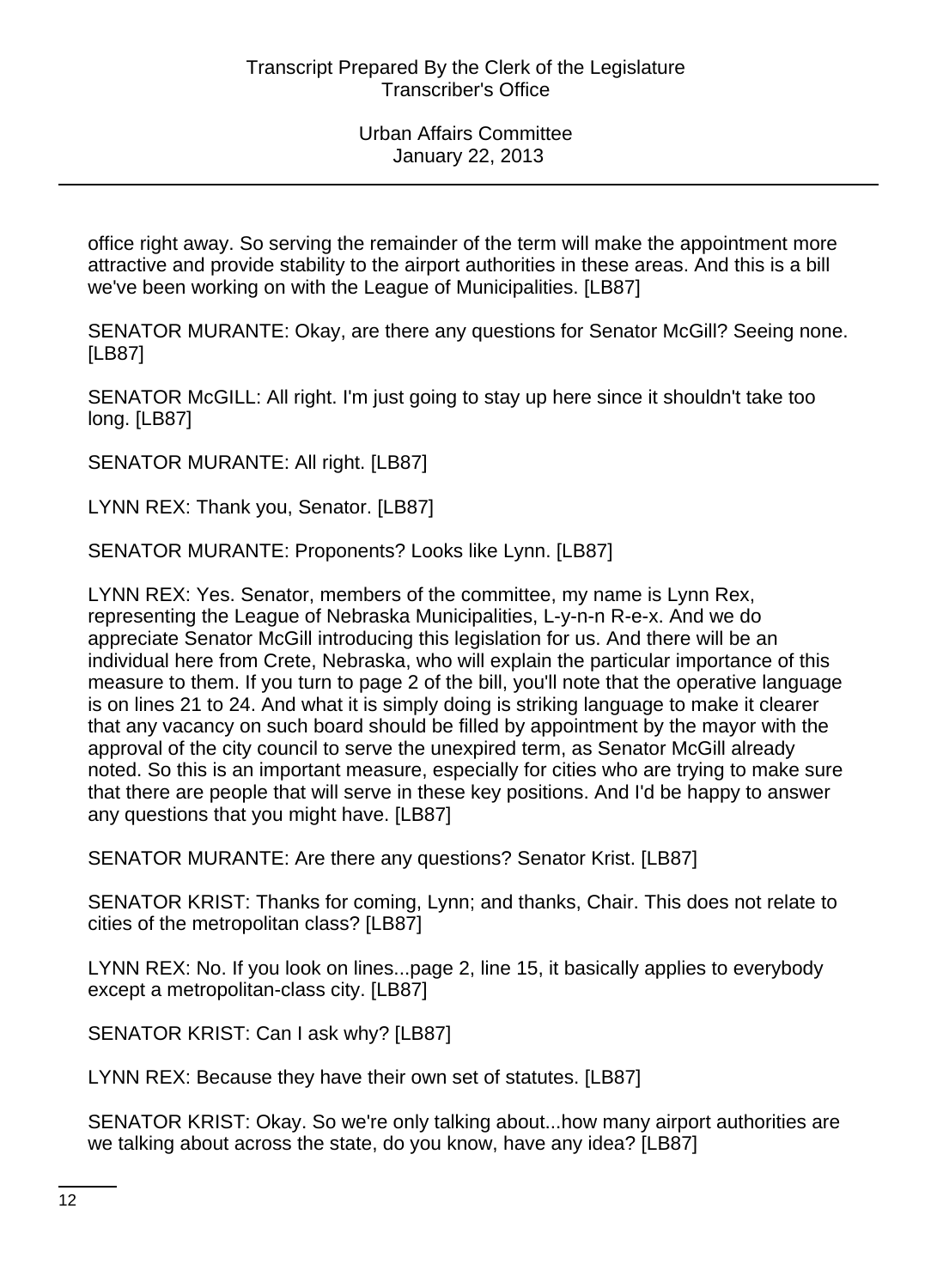LYNN REX: Oh gosh, I don't know offhand. [LB87]

SENATOR KRIST: Next guy will answer that? [LB87]

LYNN REX: I think one of our testifiers will be able to address that, Senator. [LB87]

SENATOR KRIST: All right. Thanks, Lynn. [LB87]

LYNN REX: Thank you. [LB87]

SENATOR MURANTE: Are there additional questions? Seeing none, thanks for testifying. [LB87]

LYNN REX: Thank you very much. [LB87]

SENATOR MURANTE: Are there additional proponents? [LB87]

JERRY WILCOX: Thank you [LB87]

SENATOR MURANTE: Can you please say and spell your name? [LB87]

JERRY WILCOX: Yes, my name is Jerry Wilcox, J-e-r-r-y W-i-l-c-o-x. I'm the city clerk, treasurer at the city of Crete. Vice Chair and committee members, thank you for having me here. Thank you, Senator McGill, for introducing this. I'm not sure exactly how many airport authorities are in the state. I'm guessing there is probably at least one in each county. There are some county airport authorities, I think. But anyway, in my case every two years on the even years for the elections, we have five airport authority members. They don't get paid; they're volunteers. It's kind of hard to get them to sign up to be reelected, not because they don't want to, but they're just not used to running for office, it's not something they do. We can fill all the paperwork out for them, but they still have to go to the courthouse and...so when it comes time to certify the election, the county clerk has to call and get that all straightened out, and I think they would really appreciate this kind of action also. [LB87]

SENATOR MURANTE: All right, are there any questions? Thank you for your testimony. [LB87]

JERRY WILCOX: Certainly, thank you. [LB87]

SENATOR MURANTE: Further proponents. [LB87]

RODNEY STORM: Chairman, committee members, my name is Rodney Storm, R-o-d-n-e-y S-t-o-r-m. I'm the city manager...city administrator for the city of Blair,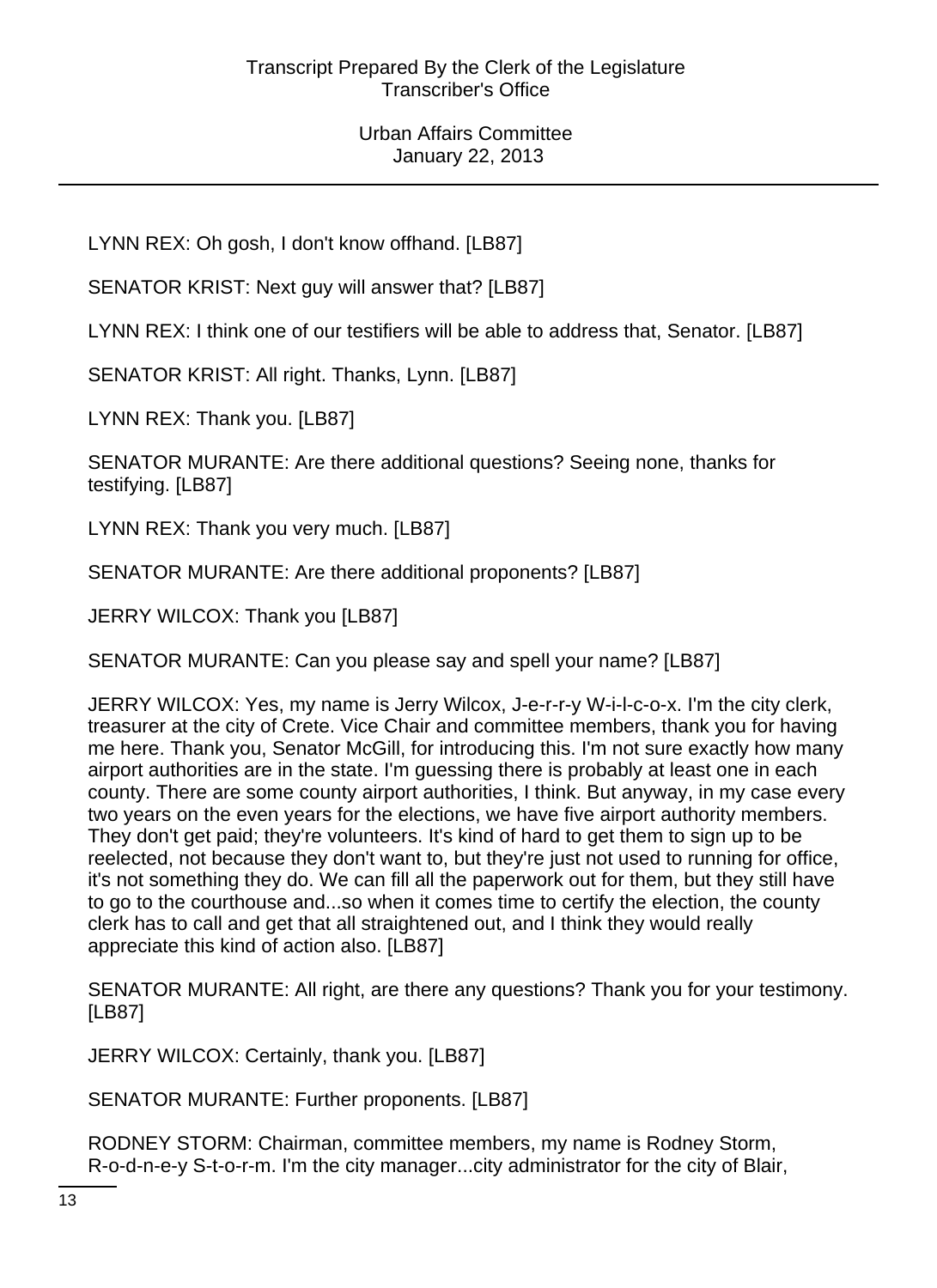Urban Affairs Committee January 22, 2013

Nebraska. I also have the honor of serving as the airport manager amongst a whole bunch of other titles. I'm here today to support LB87 on behalf of the city of Blair, the Blair Airport Authority, and the Nebraska Association of Airport Officials. As you've heard, across the state, as you well know, our airports are a vital part of the infrastructure for the state's economy; they provide the services necessary for the communities to be able to stay competitive in today's world. And it will continue to get harder to try to get people to serve on your...I want to say special purpose entities such an airport, and to be able to provide the time necessary to become informed, to be able to take on the responsibilities not only to manage an airport from a financial standpoint, but also for managing that airport to make sure that it is safe for the pilots, the tenants that are utilizing that airport, and the (inaudible) the public as well as the citizens in the surrounding area. LB87, of course, would be, we think, a big step in helping us secure good qualified candidates that once they have made that appointment they don't have to, as earlier testified, worry about be turned around and run for election immediately and give them time to be able to get acclimated to the responsibilities and the needs of the airport. So we would encourage you to consider support for this LB87. [LB87]

SENATOR MURANTE: Thank you very much. Are there any questions? [LB87]

SENATOR KRIST: Thanks for all your good work at Blair. [LB87]

RODNEY STORM: Thank you. [LB87]

SENATOR KRIST: I have occasion to use your airport and it's lovely. [LB87]

RODNEY STORM: Thank you. [LB87]

SENATOR MURANTE: All right, thank you very much. Are there additional proponents? Are there any opponents? Are there any neutral testifiers? Seeing none, Senator McGill to close. [LB87]

SENATOR McGILL: (Laugh) I'm not neutral, I support this bill. [LB87]

SENATOR MURANTE: That's good to know. [LB87]

SENATOR McGILL: (Exhibit 2) Real quick, just to end, I do have a letter of support from the city of Lincoln that I forgot to share at the beginning, so. With that I close. [LB87]

SENATOR MURANTE: All right, and we are closed on LB87. We'll move to LB111, Senator McGill to open. [LB111]

SENATOR McGILL: Thank you, Vice Chairman. Good afternoon again, I'm still Amanda McGill and I'm here to introduce LB111. This bill amends the state budget act beginning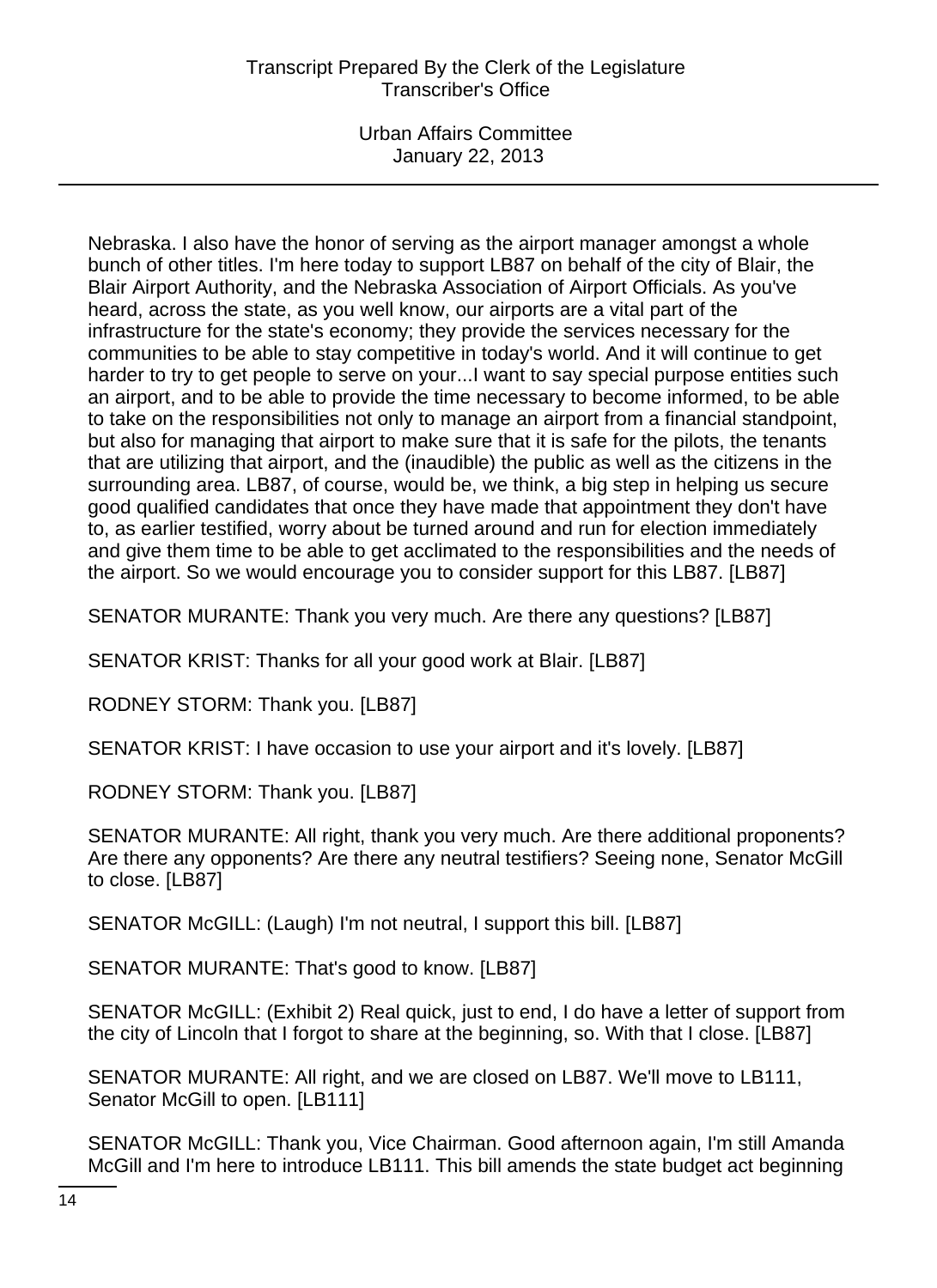in Section 13-501 to authorize cities of the first and second class and villages to switch to biennial budgets if the city council so chooses. Budgeting for two years rather than one will give these cities the opportunity to do more long-range fiscal planning to stabilize their expenditures and taxes. The Legislature gave the authority to adopt biennial budgets to cities of the metropolitan and primary classes in 2000. And this bill is actually very familiar to those of us who were on the committee last year. I brought it before us and we unanimously sent it out to the floor, but we just never got to it on the agenda. So I ask for your consideration this year passing this forward. [LB111]

SENATOR MURANTE: Thank you, Senator McGill. Are there any questions? Seeing none, we'll move to proponents. Welcome back. [LB111]

LYNN REX: Thank you. Senator, members of the committee, my name is Lynn Rex, L-y-n-n R-e-x, representing the League of Nebraska Municipalities. And we appreciate Senator McGill introducing this measure as well. If you look on page 4 of the bill, you'll note that on line 14, as Senator McGill stated, page 4, line 14, primary metropolitan-class cities already have this authority which was granted back in 2000, as she noted, with passage of LB1116. And then we would add: first-class cities, second-class cities, or villages. And last year when LB868 was introduced before this committee, that also was a League bill and a committee bill and it only would have applied to first-class cities and I think, Senator Krist, you were the one that said, gosh, what about second-class cities and villages, why not just put them all into one. And so that was done. And in addition, the bill that we had in, LB868, last year would have also required a vote. And this committee very dutifully indicated that that's something that's administrative in character and that's something the city council itself should be able to do. So this bill was advanced out unanimously with standing committee amendments to add second-class cities and villages, delete the requirement for a vote of the people, only require a vote of the city council. And as Senator McGill stated, this bill was not considered due to lack of time last year. You'll note that everything in here is basically harmonizing language. I would ask you to turn to page 8 of the measure. This is also harmonizing, but so that you can get a sense of what this would do; right now if your operating budget does not exceed \$10,000; I'm on page 8 of the bill, lines 5 through 10; if your budget does not exceed \$10,000, then you can go ahead and post. This would just make it \$20,000 if you're going to do a biennial budget. So everything else in the bill is simply harmonizing language for a biennial budget. And the mayor of Crete is here to talk about this because they're interested in this. And I would be happy to respond to any questions that you might have. [LB111]

SENATOR MURANTE: Thank you very much. Are there any questions? Seeing none, thank you, Lynn, for your testimony. [LB111]

LYNN REX: Thank you, Senator. [LB111]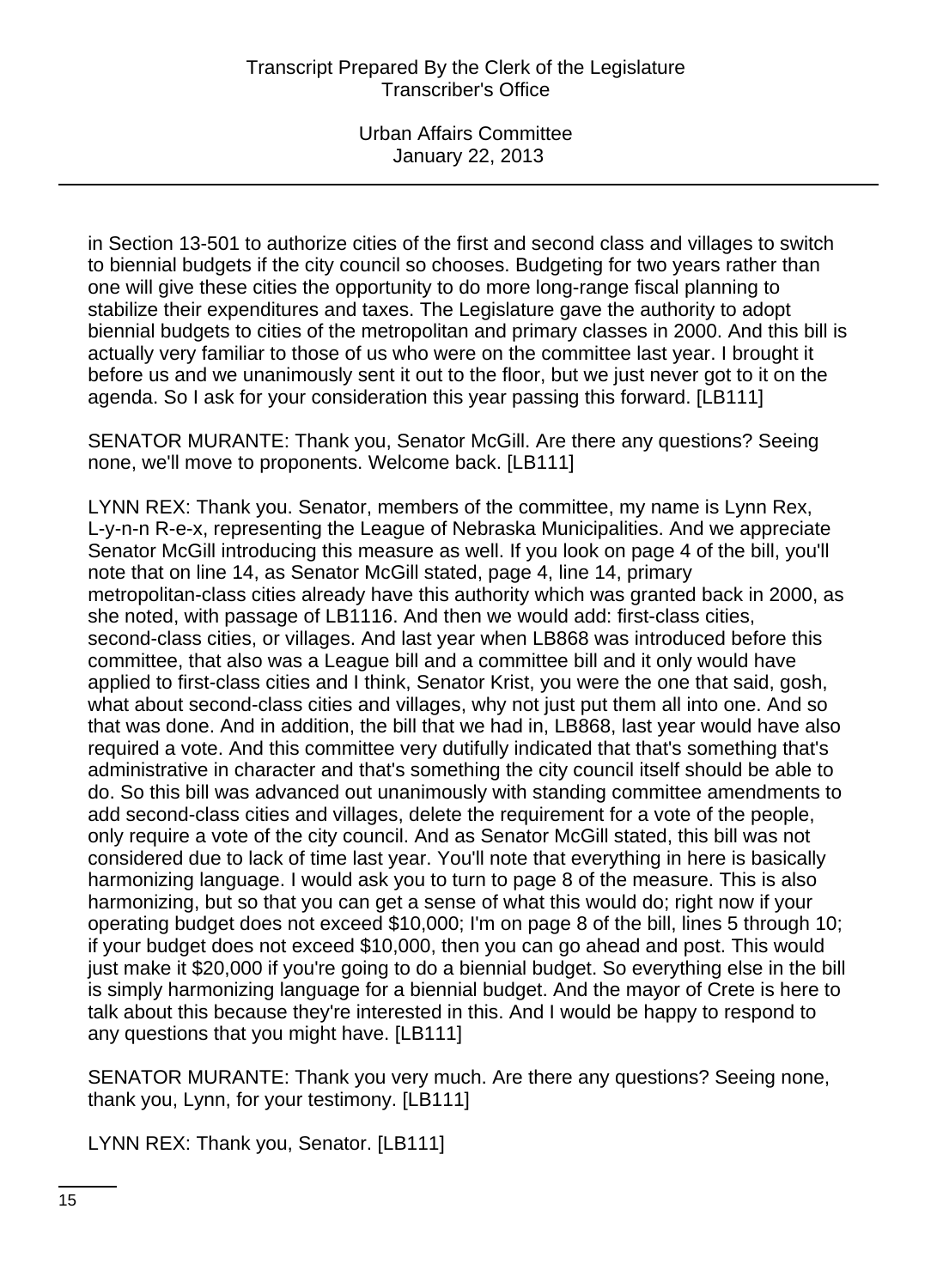SENATOR KRIST: Who is actually running the city of Crete while you two are out? [LB111]

ROGER FOSTER: (Exhibit 3) Mr. Vice Chair and members of the Urban Affairs Committee, my name is Roger Foster, R-o-g-e-r F-o-s-t-e-r. I have the pleasure of serving as Crete's mayor. I'm here to testify in favor of this bill. Last year I testified that moving to a biennial budget cycle would help us save time, allow us to do more long-term planning, give us greater purchasing power, and protect against inflation on expenses we know we'll incur throughout the budget and I feel the same today. As you all well know, we're all being asked to do more with less, so any small changes we can get to make the most of our resources, I feel is our responsibility to find. I thank you for your consideration and would answer any questions you may have. [LB111]

SENATOR MURANTE: Thank you, Mr. Mayor. Are there any questions? Senator Karpisek. (Laughter) [LB111]

SENATOR KARPISEK: Thank you, Senator Murante. Welcome, Mayor. Just...because I have to do it to you, of course, (laughter) but you'd be able to go in and amend anything if it didn't work out right, correct? [LB111]

ROGER FOSTER: Correct. Just like we do now. I think the biggest advantage would be with some of those large purchases that we have made for years and years and years that we could maybe have a little more buying power if we purchased for a two-year period, or if we had...just say that we had two cruisers over a two-year period for the police department to be replaced. We could purchase those under the state contract from the first year as opposed to the second year and just protect against that average of 3 to 5 percent inflation. [LB111]

SENATOR KARPISEK: Well, and I think we do a two-year cycle here, so it would make sense. Thank you for coming, Roger. [LB111]

ROGER FOSTER: Thank you. [LB111]

SENATOR KARPISEK: Thank you, Senator Murante. [LB111]

SENATOR MURANTE: Thank you. Any more questions? Thank you very much. [LB111]

ROGER FOSTER: Thank you. [LB111]

JOE KOHOUT: Vice Chairman Murante and members of the Urban Affairs Committee, my name is Joe Kohout K-o-h-o-u-t, appearing today in capacity as lobbyist for the United Cities of Sarpy County. Last year LB...in the previous version of this bill that is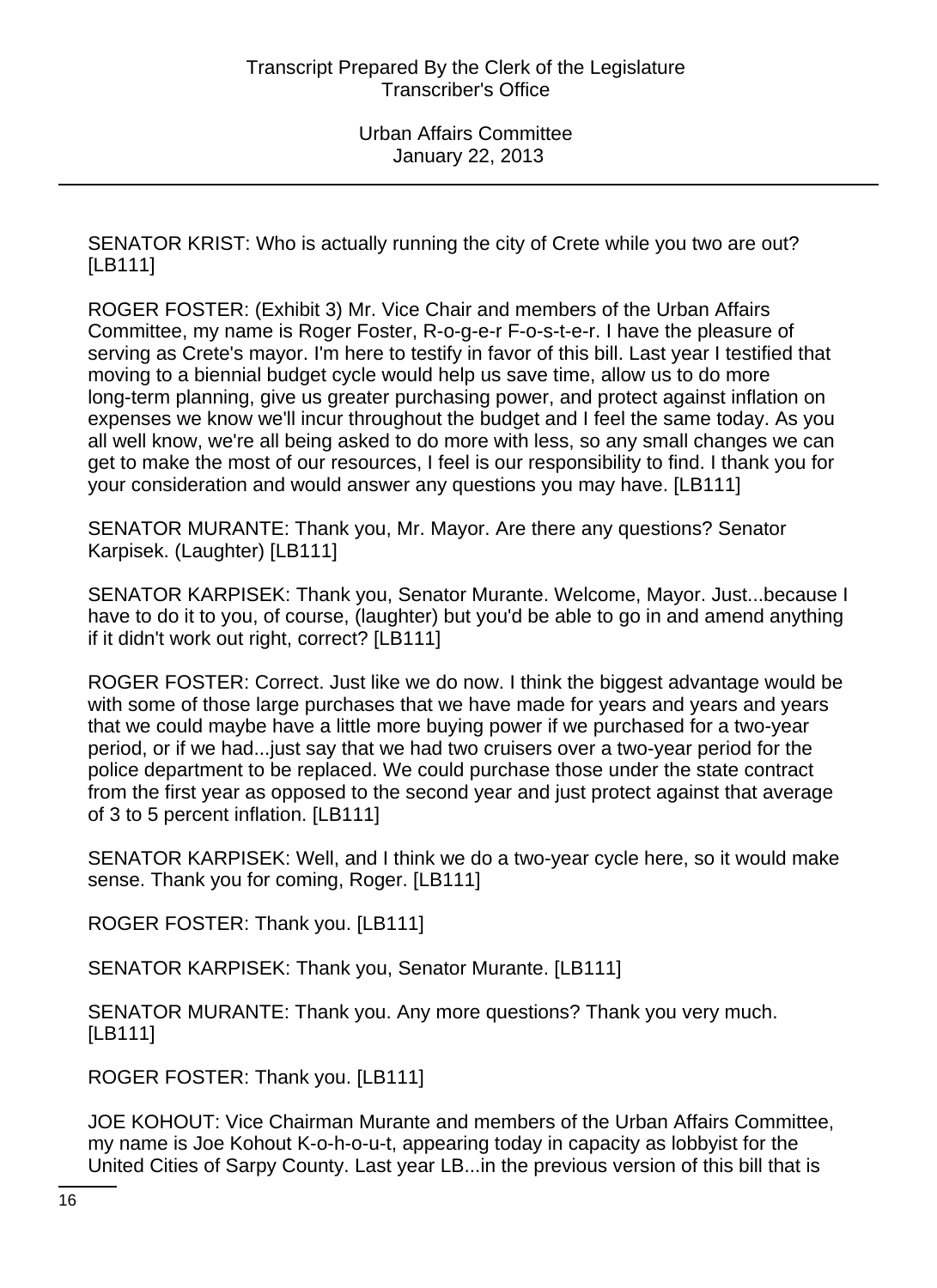brought this year as LB111, it was the exact concern that Senator Krist raised that two of our cities wanted to take advantage of this and the committee, rightfully, amended the bill and sent it out. And so we appreciate in this year's drafting that we were...that those two cities were included. So with that, I'll try to answer any questions you might have. [LB111]

SENATOR MURANTE: Are there any questions for Joe? Joe, I have one question for you. Of the cities in Gretna, do you know if the new...or the cities in Sarpy county, do you know if the new administration in Gretna plans on taking advantage of this bill? [LB111]

JOE KOHOUT: I don't know if they...I know in previous administrations that they had a concern that they wanted to be included. And so I can't tell you if the plan is to do it other than to say we have the authority and if this is the way it's going to be, we'd like to go down this road. [LB111]

SENATOR MURANTE: All right. Thank you very much. [LB111]

JOE KOHOUT: Um-hum. [LB111]

SENATOR MURANTE: All right. [LB111]

JOE KOHOUT: Thank you. [LB111]

SENATOR MURANTE: Are there any additional proponents? Are there any opponents? Is anyone here in the neutral? Senator McGill. [LB111]

SENATOR McGILL: All right, I will just waive closing on that. [LB111]

SENATOR KRIST: I smell an ornament on a Christmas tree, don't you? (Laughter) [LB111]

SENATOR McGILL: Yes, well, I've got a couple more. (Laughter) [LB111]

SENATOR MURANTE: And with that we have LB112. Senator McGill. [LB112]

SENATOR McGILL: Yes, yes, I am, yet again, still Amanda McGill. I'm here to introduce LB112. And this is, again, is a bill that comes from the greatest hits of 2012 that didn't actually get all the way to the floor...or didn't...we ran out of time to hear on the floor. This is the bill that transfers certain duties that are currently the responsibility of the city clerk to the city treasurer. These duties relate to keeping records and reporting on the outstanding bonds of the city or village and the information that is needed by the city clerks for the reports is kept and generated by the city treasurer and it would be much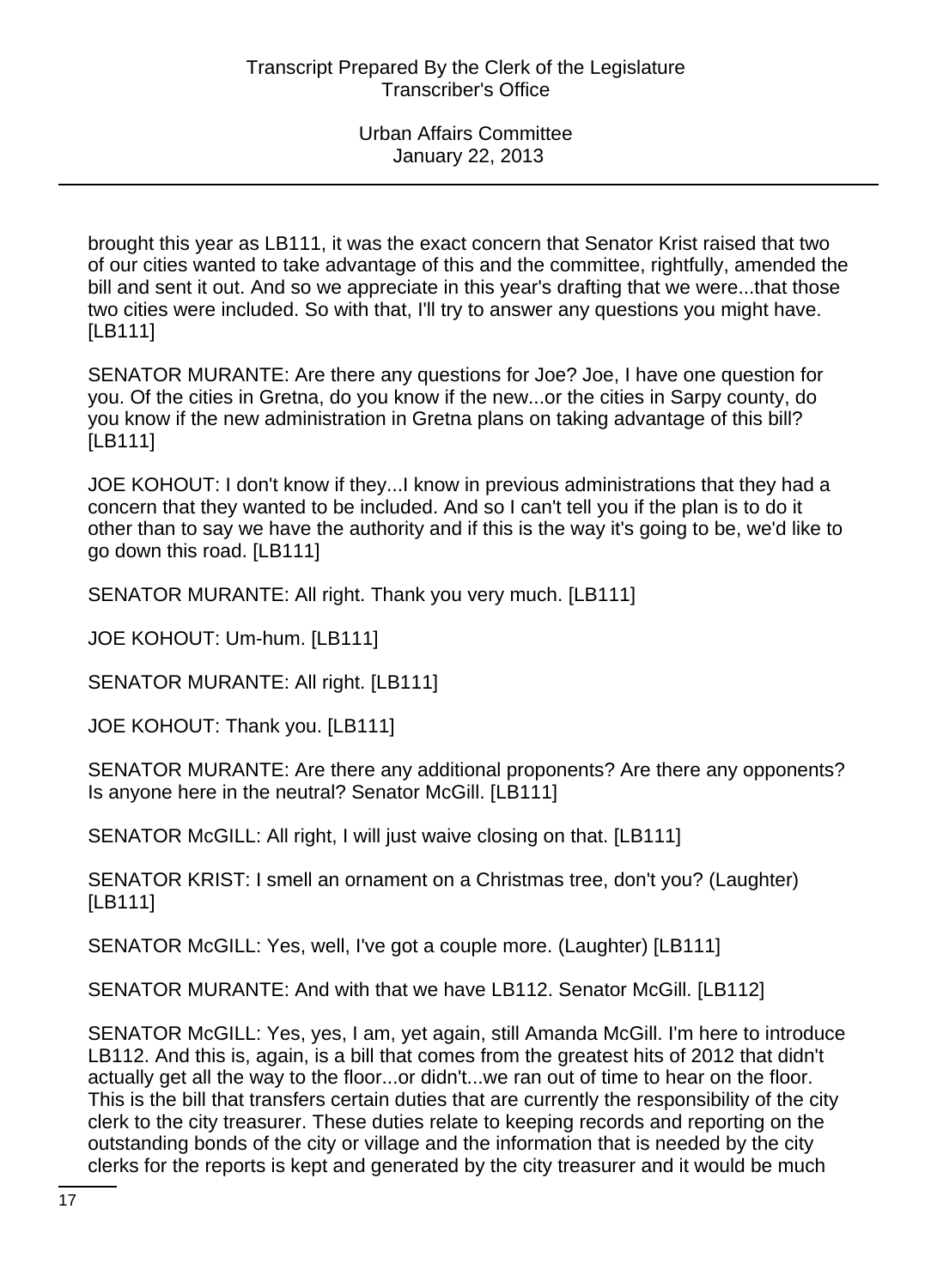more efficient for the treasurer to keep the records and create those reports. So this expands the duties of the treasurer to require that the treasurer prepare lists, then collect all special assessments, and currently our state statutes only require the treasurer to prepare lists of paving and curbing...curbing tax. So like I said, this was a bill we advanced out of committee last year, but we never...we didn't have time for on the floor. [LB112]

SENATOR MURANTE: All right, are there any questions for Senator McGill? Seeing none, are there any proponents to LB112? [LB112]

GARY KRUMLAND: Senator Murante, members of the committee, my name is Gary Krumland, it's G-a-r-y K-r-u-m-l-a-n-d, representing the League of Nebraska Municipalities appearing in support of LB112. I want to thank Senator McGill for introducing this bill again and thank the committee for putting it on General File last year. As she mentioned, it applies to cities of the first class, second class, and villages, and basically transfers duties from the clerk to the treasurer. There is some reporting duties now that the clerk has to do. If you have a separate clerk and treasurer, basically the clerk has to go to the treasurer to get the information to do the report. They both do annual reports, so it's just as simple to have the treasurer just do it up-front rather than transfer the information and do that. There are two minor substantive changes, other than transferring, the current law has an antiquated reference to schools that if you kept school money you had to have certain amount of bond...or city and school money and cities don't keep school money anymore so we just strike that. I think that was the committee amendment last year. And then as Senator McGill mentioned, current law says that treasurers have prepared lists of paving and curbing special assessments and this basically says the list would apply to all special assessments. So basically it's just a transfer of duties. And to be real honest, in a lot of the smaller communities, one person holds both the clerk and treasurer positions so it's really not going to have much of a change. But in the larger cities where they do have separate duties and separate offices, it will be a big help, so. [LB112]

SENATOR MURANTE: All right, thank you for your testimony. Are there any questions? Seeing none, thank you for your testimony. Are there further proponents? [LB112]

KAY DAMMAST: Vice Chairman and Senators, thank you for allowing me to appear before you again. I was here last year when we introduced this bill. I am Kay, K-a-y, Dammast, D-a-m-m-a-s-t, and I'm the city clerk for the city of Bellevue. The purpose of the bill is to transfer the bond recording duties that are outlined in statute from the city clerk to the city treasurer. I'm only the city clerk, only the city clerk in Bellevue. The city treasurer is in full accord with this bill. It's not anything that he isn't doing already, it just gives him the responsibility rather than me, he has the records. I don't want you to get the impression that we don't get along, we do. Our offices are side by side in city hall and we interact on a daily basis. Eleven years ago when I was appointed to the position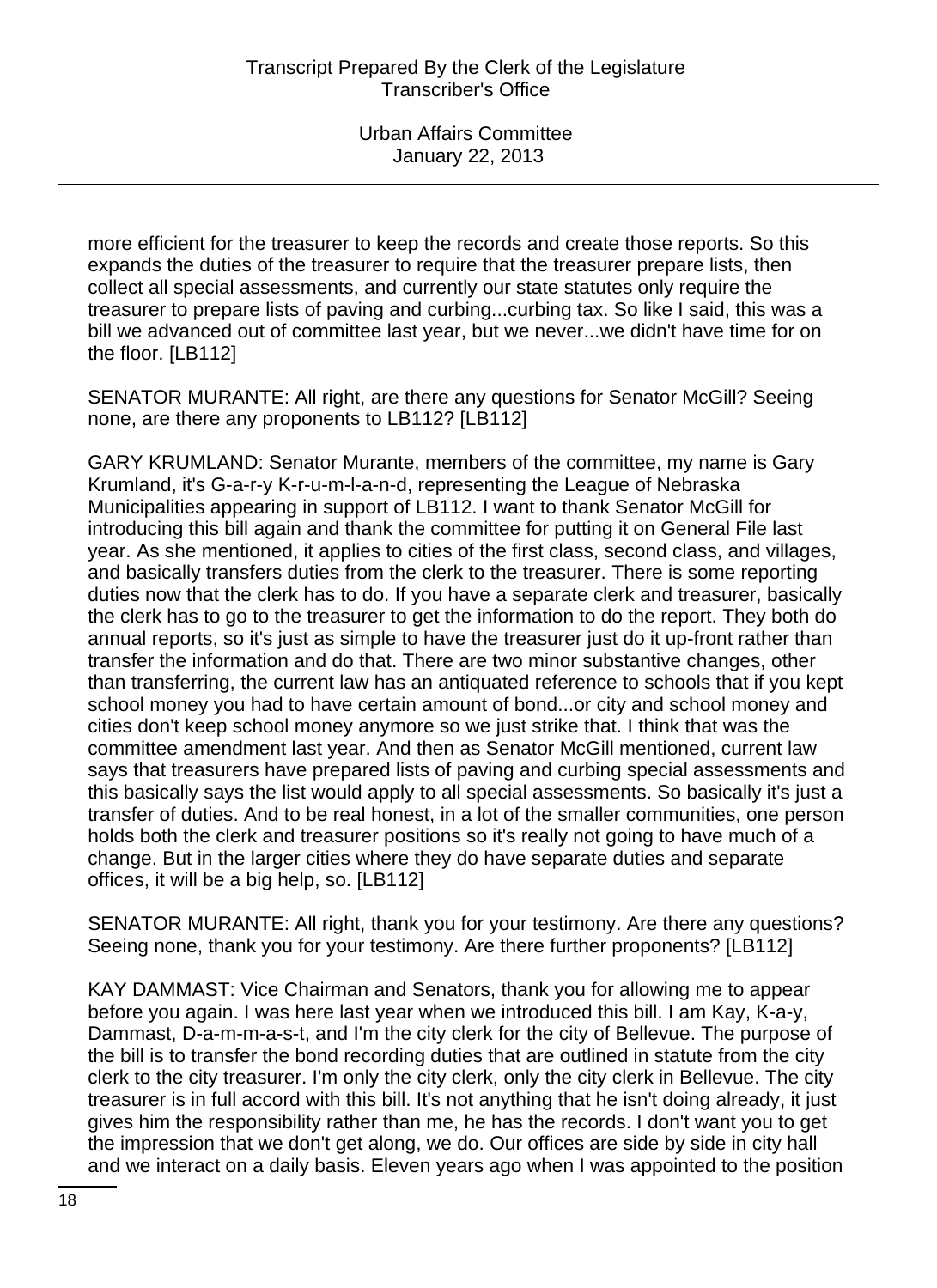Urban Affairs Committee January 22, 2013

of city clerk in the city of Bellevue, I had served as...before that time, I had served for 19 years as the city clerk-treasurer for Nebraska City. So I had this ingrained in me already. I was doing this as part of my job; I thought nothing of it, until I got to Bellevue and realized I don't have access to these records. And it was just...I then went to the statutes and said where is this coming from? Is this just in city code or is this in statute? And it was. And I thought, with the city treasurer's backing for it, perhaps we could just transfer those duties so that I'm...it doesn't appear that I am not doing my job, but he is much better prepared to be able to do it. He'll continue with the reports; won't be any problems whatsoever with that. The little minor things that are clearing up as far as the school district, we don't have the funds of the school district anymore, might as well get that out of there. And we...it also clears up...just clarifies a section of the Records Management Act, it doesn't change anything. I will tell you that it caused a little stir among the city clerks and treasurers in the state when they first read the one-liner explanation of the bill and I started getting lots of e-mails saying, what is this? One clerk even asked me if I would outline all of the duties of the city clerk that were mentioned in statute. I don't have enough time in a year to mention all of those. This is just for bond recordings. I take care of all the paperwork for bonds issuing up until the time they are issued. But once they are issued, they get transferred to the finance department and the city treasurer makes the semiannual payment of the interest and principal on those bonds. And that's literally the entire bill. I think it's noncontroversial. I thank you for giving it attention and hope you'll pass it on. Thank you. [LB112]

SENATOR MURANTE: Thank you. Are there any questions? Seeing none, thank you, Kay. Are there additional proponents? Are there any opponents? Is anyone here neutral? Senator McGill to close. [LB112]

SENATOR McGILL: I will waive closing. [LB112]

SENATOR MURANTE: All right, then we're closed on LB112 and move to LB113. [LB112]

SENATOR McGILL: All right, I am state Senator Amanda McGill and this is not a repeat bill. This bill makes changes regarding when a mayor of a city of a second class can vote on an issue that is before a city council. So under current law, a mayor in a city of the second class may vote when the city council is evenly divided. So in most second-class cities, they are four-member councils, they can break a tie. So if it's a two-to-two vote, they can go ahead and cast their vote and get a majority. But this bill would authorize that the mayor could vote when that vote would be required to create a majority of the elected officials that are there. So, in first-class cities if you, for instance, a member is missing, so you have a two-to-one vote on an issue. But in order for ordinances, contracts, and other matters to pass, they need three votes. So...because a city council is not evenly divided, the mayor cannot vote as a...well, now I'm getting myself all confused. So this would allow...instead of it sitting open at a two-to-one vote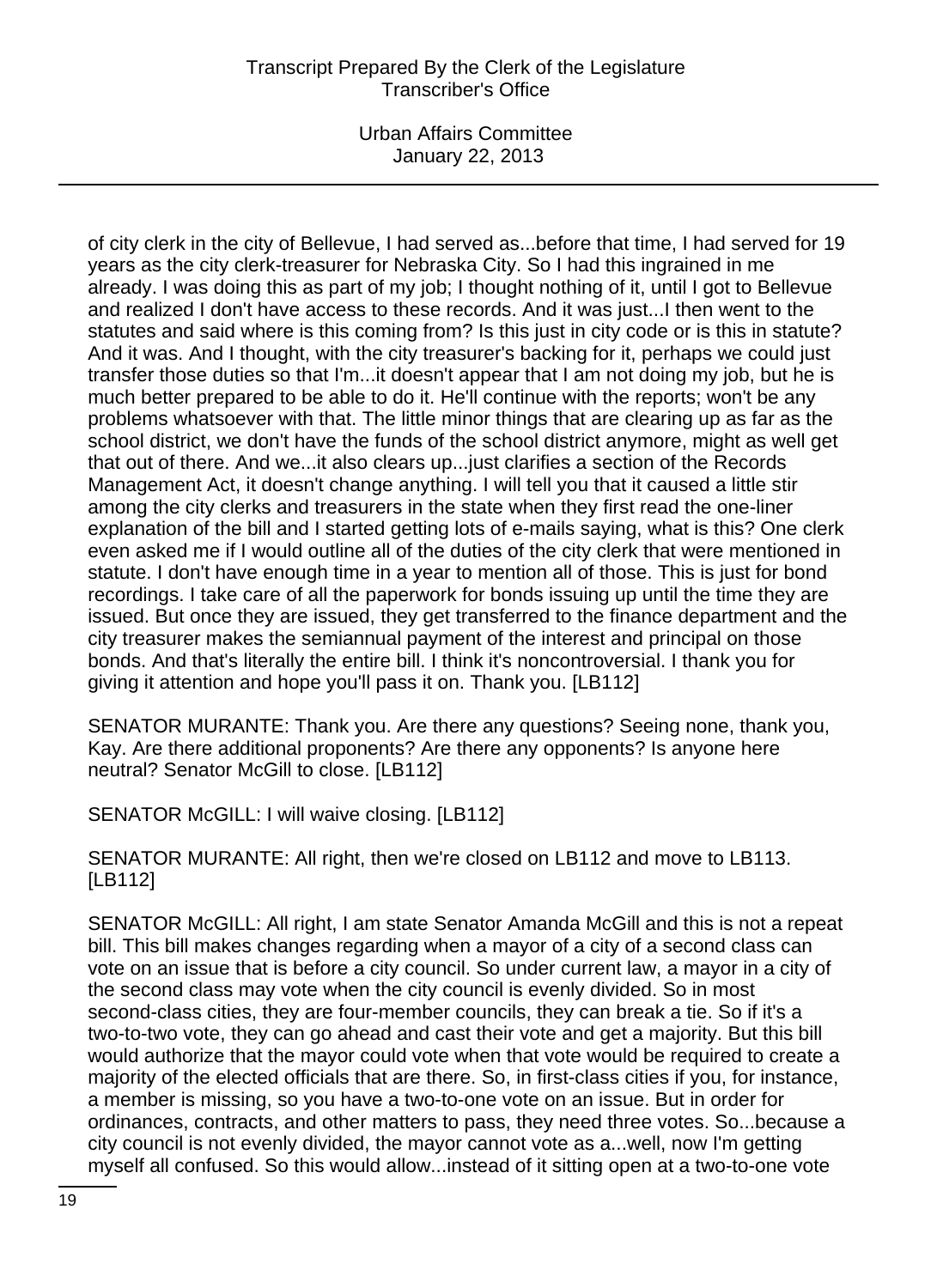for that mayor to go ahead and participate in the vote to make it the three needed for...to pass a contract or get approval. This is the same thing that happens with a mayor in a city of the first class. So just trying to make them the same there. And I guess if you have any questions, I think I kind of jumbled that explanation, but hopefully you get the gist of what I'm saying. [LB113]

SENATOR MURANTE: Senator Coash. [LB113]

SENATOR COASH: Thank you, Senator Murante. Senator McGill, is this going to be the same kind of thing where next year you'll be adding third class and villages? [LB113]

SENATOR McGILL: I don't know, that is a good question, because you're right, if we're going to do it, we may as well, once again, do it that way. This is a bill brought to me by the League of Municipalities. So they will follow me here testifying and perhaps they can share if those other sizes are interested in that. [LB113]

SENATOR COASH: Okay. [LB113]

SENATOR MURANTE: Are there any other questions for Senator McGill? Thank you very much. [LB113]

SENATOR McGILL: All right, thanks. [LB113]

SENATOR MURANTE: All right, are there proponents to LB113? [LB113]

GARY KRUMLAND: Senator Murante, members of the committee, my name is Gary Krumland, G-a-r-y K-r-u-m-l-a-n-d, representing the League of Nebraska Municipalities appearing in support of LB113. And Senator McGill, I appreciate her introducing this and she did a good job of explaining what it does. (Laughter) No, I think she did. And just to repeat, the city of the second class is a city with a population between 800 and 5,000. So it's the smaller cities with a mayor-council form of government. If you get below that, you get a village form of government and they don't have a chief executive officer that they elect separately, they have a village board and the board elects the chair. So they act as both administrative and executive branch, so they...this does... [LB113]

SENATOR COASH: Can't go any lower. [LB113]

GARY KRUMLAND: Yeah, can't go any...it doesn't do that, and then the other two primary metro classes, Lincoln and Omaha, are governed by charter and home rule. So this is basically standardizing the procedure in statutes for the two cities that are covered by statute. And as she mentioned, there are situations...well, the law requires that a lot of things...resolutions, ordinances, appropriations of money, contracts, be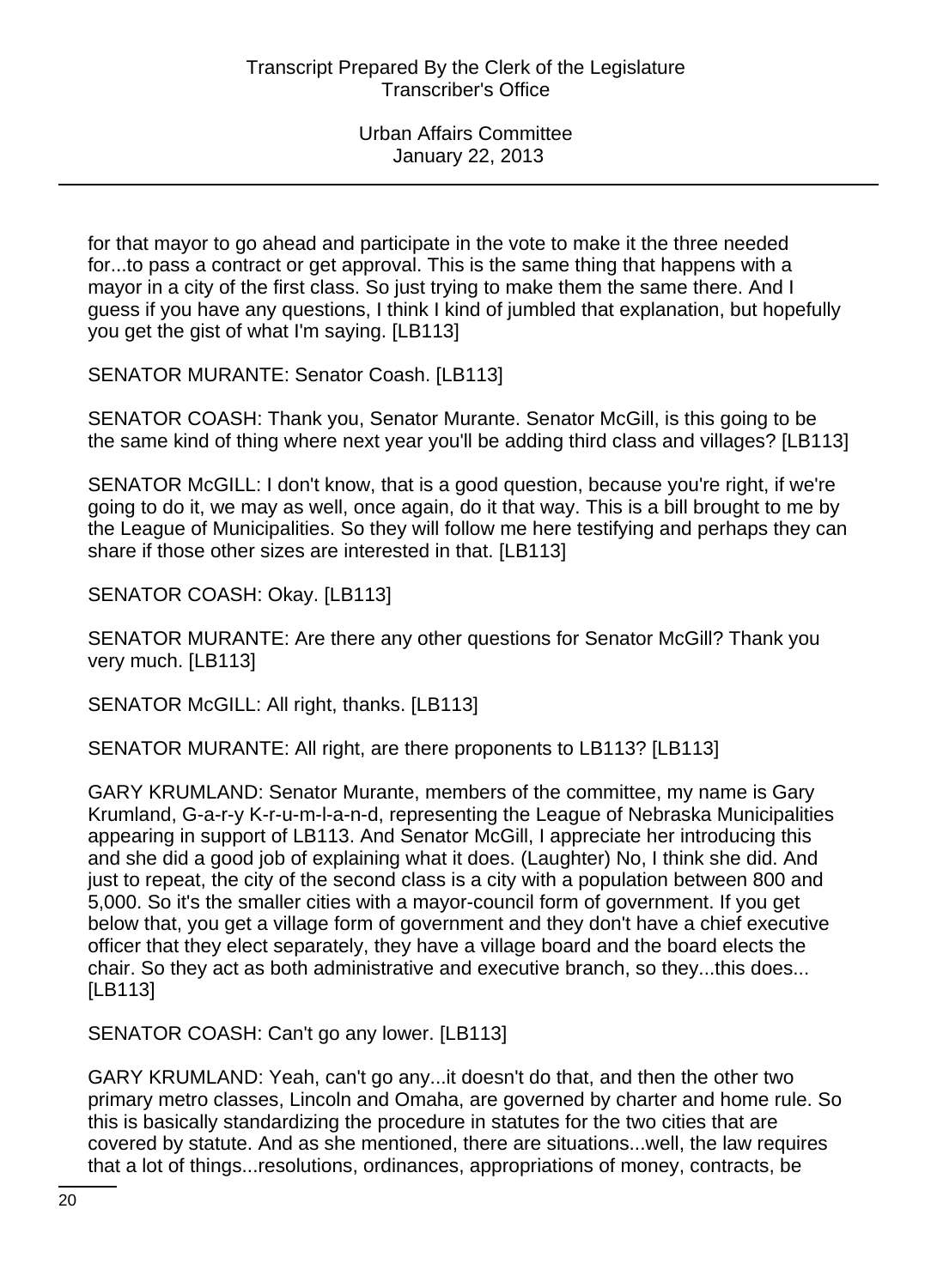approved by a majority of those elected. So if you have a six-member body, that would mean four; if you have a four-member body that would mean...oh, excuse me, there would be five...four-member body you would have to get three votes. And you have a situation very often where if you have one person gone with four council members and it's a two-to-one vote, you don't have the necessary votes to pass it, even though the majority is in favor of it. So this would say in those situations, the mayor can vote, the mayor's vote would be the necessary vote to get the three votes and they could pass it. And this is what the city of the first class have been doing for quite a few years and this clarifies it just for the city of the second class. [LB113]

SENATOR COASH: (Inaudible.) Thanks. [LB113]

GARY KRUMLAND: I'd be happy to... [LB113]

SENATOR MURANTE: Are there any questions? I have one, actually. [LB113]

GARY KRUMLAND: Yeah. [LB113]

SENATOR MURANTE: So Gretna, at least for the moment, is a second-class city; although I think we'll be moving up fairly soon. As I read how the bill is written, it doesn't require any absence. It just requires if there is one vote necessary to make a majority. [LB113]

GARY KRUMLAND: Right. [LB113]

SENATOR MURANTE: So the vote could be two to two. [LB113]

GARY KRUMLAND: Yeah, and right now the law says if the vote is two to two, if they're evenly divided, the mayor can vote. It's just that there are situations where it ordinarily would be two to two, but one...or maybe three to one, but one person is absent, so it's two to one, or somebody has declared a conflict and is abstaining so it's two to one. [LB113]

SENATOR MURANTE: Okay. [LB113]

GARY KRUMLAND: So it just kind of puts everything in limbo because the majority supports it, but it just didn't get enough votes under the state law that would be...need to pass the ordinance or the contract, or whatever. [LB113]

SENATOR MURANTE: Okay. Are there any additional questions? All right, thank you very much. Are there additional proponents? [LB113]

DOUG WALKER: Senator Murante and members of the committee, I thank you for the